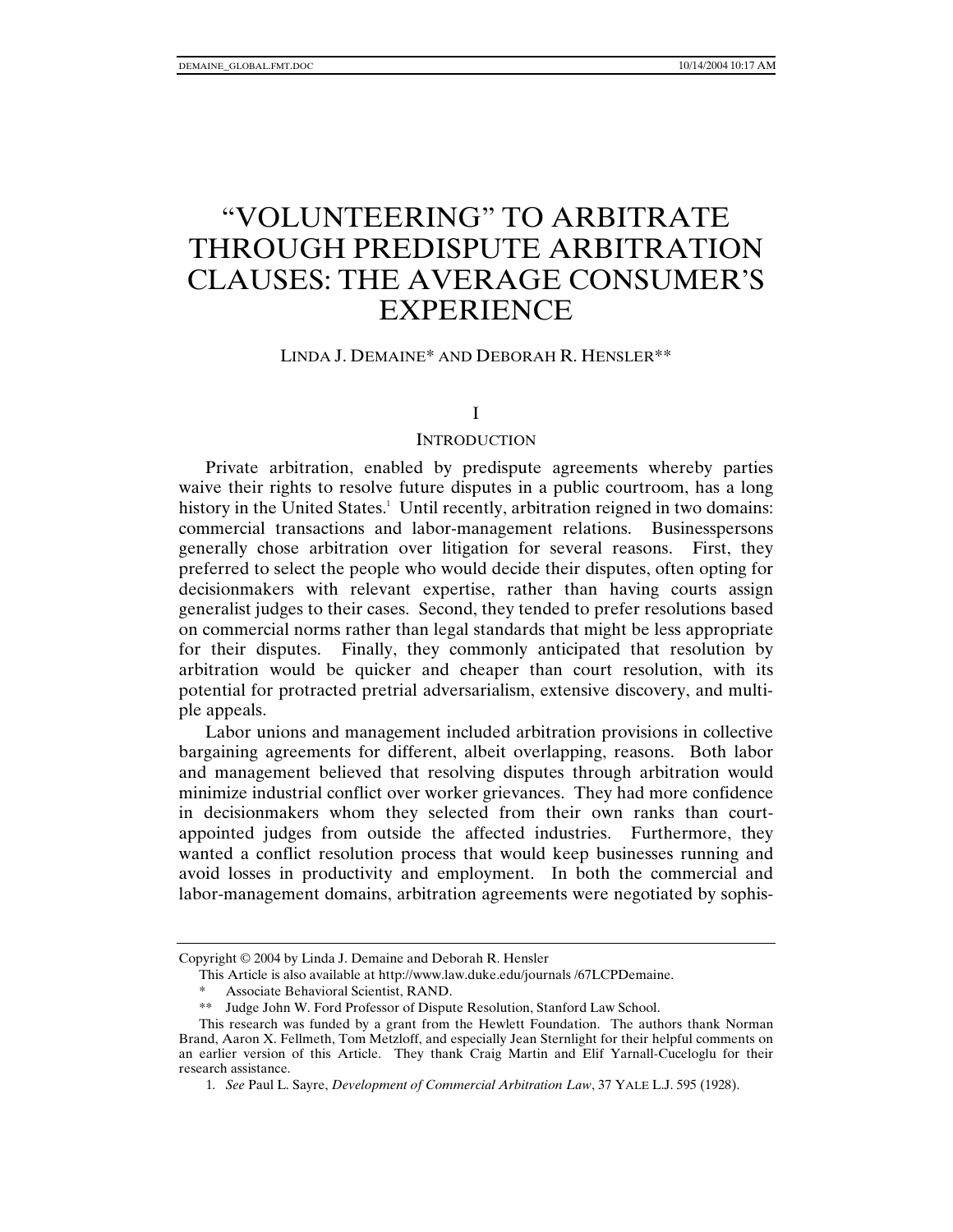ticated parties of approximately equivalent bargaining power who understood the benefits and costs of their bargains.<sup>2</sup>

Over the past several decades, as a result of some remarkable lawmaking by federal and state appellate courts, the profile of arbitration has changed dramatically.<sup>3</sup> Arbitration is no longer the province of sophisticated participants. Instead, individuals pursuing long-established statutory claims, such as those brought under the federal securities<sup>4</sup> and antitrust laws,<sup>5</sup> and newer but longsought civil rights claims, including race, sex, age, and disability discrimination, $\overline{\phantom{a}}$ may now be forced to arbitrate if the parties are deemed to have assented to a predispute arbitration clause.<sup>8</sup> Consumer claims have followed a similar course, such that consumers who enter into contracts that substitute binding arbitration for the public court system may be required to arbitrate disputes that arise in the course of their relationships with service or product providers.<sup>9</sup>

The merits of this consumer arbitration jurisprudence have been debated heatedly by members of the judiciary, legal commentators, commercial interests, and public advocacy groups. Perhaps most central to the debate are concerns that consumers do not fully understand the terms of these agreements,<sup>10</sup> and that, even if they did, they cannot negotiate those terms, which are offered on a "take-it-or-leave-it" basis. $11$  In accordance with the current arbitration jurisprudence, however, consumers are bound by the terms of these contracts

3*. See, e.g.*, Circuit City Stores, Inc. v. Adams, 532 U.S. 105, 132 (2001) (Stevens, J., dissenting) ("There is little doubt that the Court's interpretation of the [Federal Arbitration Act (FAA)] has given it a scope far beyond the expectations of the Congress that enacted it.").

4*. See, e.g.*, Shearson/Am. Express, Inc. v. McMahon, 482 U.S. 220 (1987); Rodriguez de Quijas v. Shearson/Am. Express, Inc., 490 U.S. 477 (1989).

5*. See, e.g.*, Mitsubishi Motors Corp. v. Soler Chrysler-Plymouth, Inc., 473 U.S. 614 (1985).

6*. See, e.g.*, Gilmer v. Interstate/Johnson Lane Corp., 500 U.S. 20 (1991). The issue in *Gilmer* was age discrimination, but the language used by the Court would apply equally to race and sex discrimination. Specifically, as Congress did not "evince[] an intention to preclude a waiver of judicial remedies for the statutory rights at issue," *id.* at 26, in either Title VII of the Civil Rights Act of 1964, 42 U.S.C. §2000e (2000), or the Civil Rights Act of 1991, Pub. L. No. 102-166, 105 Stat. 1071 (codified as amended in scattered sections of 42 U.S.C.), the same rule would be expected to apply to claims brought under these statutes.

 8. For a discussion of general trends in the expansion of mandatory arbitration beyond the commercial realm, see Jean Sternlight, *Is the U.S. Out on a Limb? Comparing the U.S. Approach to Mandatory Consumer and Employment Arbitration to that of the Rest of the World*, 56 U. MIAMI L. REV. 831 (2002).

 9. On the expansion of mandatory arbitration into consumer contracts, see Katherine Stone, *Rustic Justice: Community and Coercion Under the Federal Arbitration Act*, 77 N.C. L. REV. 931 (1999).

10*. See, e.g.*, Russell D. Feingold, *Mandatory Arbitration: What Process is Due?*, 39 HARV. J. ON LEGIS. 281, 284 (2002); Lee Goldman, *Contractually Expanded Review of Arbitration Awards*, 8 HARV. NEGOT. L. REV. 171, 190 (2003).

11*. See, e.g.*, David S. Schwartz, *Enforcing Small Print to Protect Big Business: Employee and Consumer Rights Claims in an Age of Compelled Arbitration*, 1997 WIS. L. REV. 33, 76.

 <sup>2.</sup> For the history of commercial and labor-management arbitration in the United States, see BRUCE BENSON, THE ENTERPRISE OF LAW: JUSTICE WITHOUT THE STATE (1990); ROBERT COULSON, BUSINESS ARBITRATION: WHAT YOU NEED TO KNOW (4th ed. 1991); William Jones, *Three Centuries of Commercial Arbitration in New York: A Brief Survey*, 1956 WASH. U. L.Q. 193; Dennis R. Nolan & Roger I. Abrams, *American Labor Arbitration: The Maturing Years*, 35 FLA. L. REV. 557 (1983).

<sup>7</sup>*. See, e.g.*, EEOC v. Waffle House, Inc., 534 U.S. 279 (2002).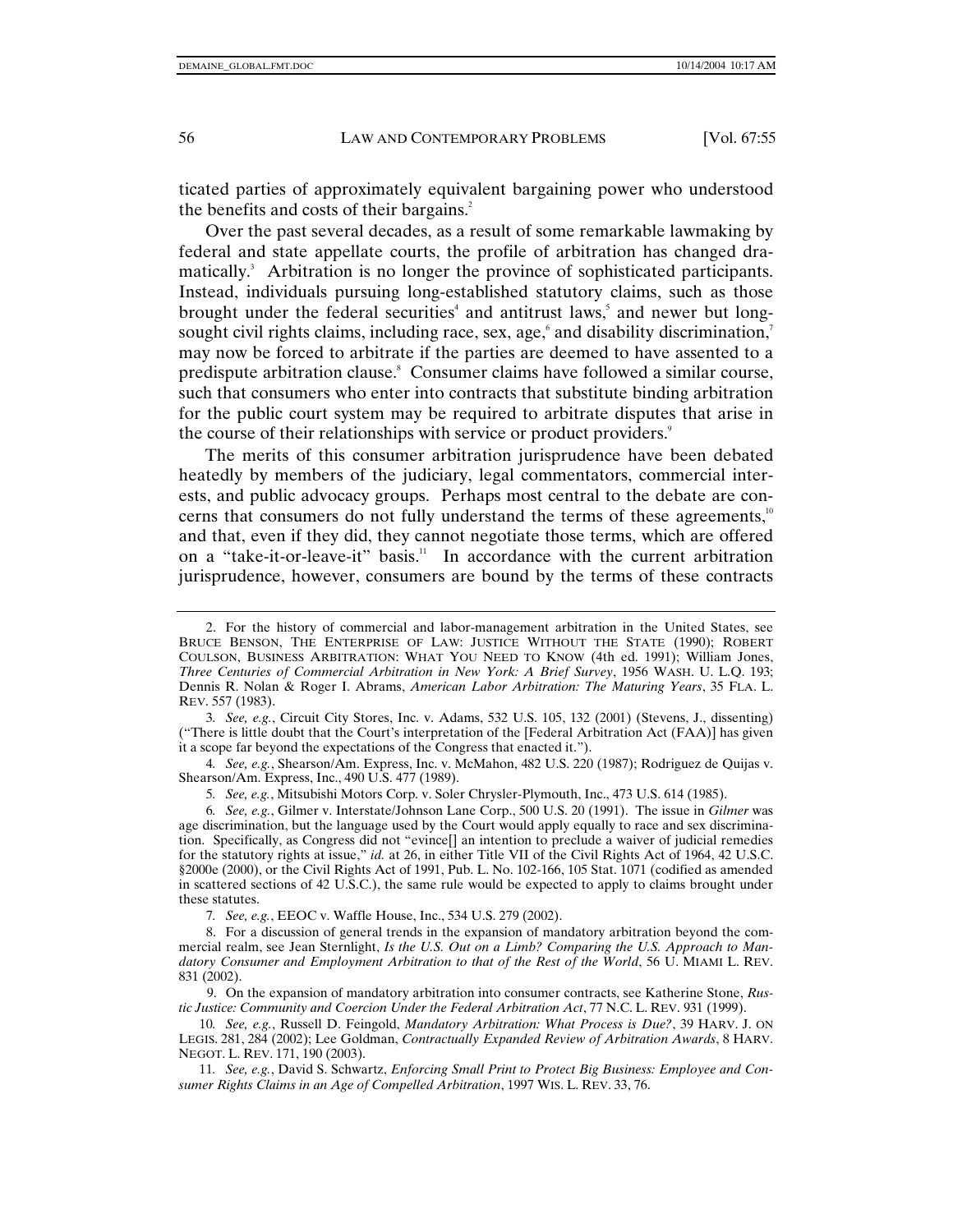unless their terms are deemed unconscionable or otherwise faulty under general principles of contract law.12

The debate surrounding consumer arbitration has lacked a strong empirical foundation. For example, although it is generally believed that predispute arbitration clauses in consumer contracts have become ubiquitous during the last decade,13 discussions of the extent to which consumers are exposed to arbitration clauses have been driven by headline cases, investigations of specific industries, and broader, unsystematic searches.<sup>14</sup> Also lacking is systematic information regarding the features of the arbitrations that are required by these clauses, and what consumers are told about these features. Without such information, it is impossible to determine whether arbitration is simply another forum in which parties can freely pursue their legal rights, as the Supreme Court has held,<sup>15</sup> or whether consumers' rights are being negatively and substantively affected without their true knowledge or consent.

The purpose of this Article is to help build the empirical foundation necessary for an informed debate regarding arbitration clauses in consumer contracts by providing preliminary insight into how businesses' use of these clauses affects consumers' ability to pursue their legal rights. To this end, the Article reports the results of a study investigating, in a wide variety of consumer purchases, the frequency with which the average consumer encounters arbitration clauses, the key provisions of these clauses, and the implications of these clauses for consumers who subsequently have disputes with the businesses they patronize.

<sup>12</sup>*. See, e.g.*, Doctor's Assocs. v. Casarotto, 517 U.S. 681, 683 (1996) (stating that, pursuant to the Federal Arbitration Act, written provisions for arbitration are "valid, irrevocable, and enforceable, save upon such grounds as exist at law or in equity for the revocation of any contract") (quoting 9 U.S.C. §2).

<sup>13</sup>*. See, e.g.*, Edward Brunet, *Arbitration and Constitutional Rights*, 71 N.C. L. REV. 81, 119 (1992); M.D. Donovan & D.A. Searles, *Preserving Judicial Recourse for Consumers: How to Combat Overreaching Arbitration Clauses*, 10 LOY. CONSUMER L. REV. 269, 269 (1998).

<sup>14</sup>*. See, e.g.*, Mark E. Budnitz, *Arbitration of Disputes Between Consumers and Financial Institutions: A Serious Threat to Consumer Protection*, 10 OHIO ST. J. ON DISP. RESOL. 267 (1995); Stephanie Armour, *Consumers in Bind? Clauses Require Arbitration, Bar Lawsuits*, USA TODAY, Nov. 27, 1998, at 6B; Barry Meier, *In Fine Print, Customers Lose Ability to Sue*, N.Y. TIMES, Mar. 10, 1997, at A1; Michael G. Wagner, *Private Judges Arbitrate More Consumer Suits*, L.A. TIMES, Mar. 10, 1997, at 3.

<sup>15</sup>*. See* Mitsubishi Motors Corp. v. Soler Chrysler-Plymouth, Inc., 473 U.S. 614, 628 (1985) ("By agreeing to arbitrate a statutory claim, a party does not forgo the substantive rights afforded by the statute; it only submits to their resolution in an arbitral, rather than a judicial, forum.").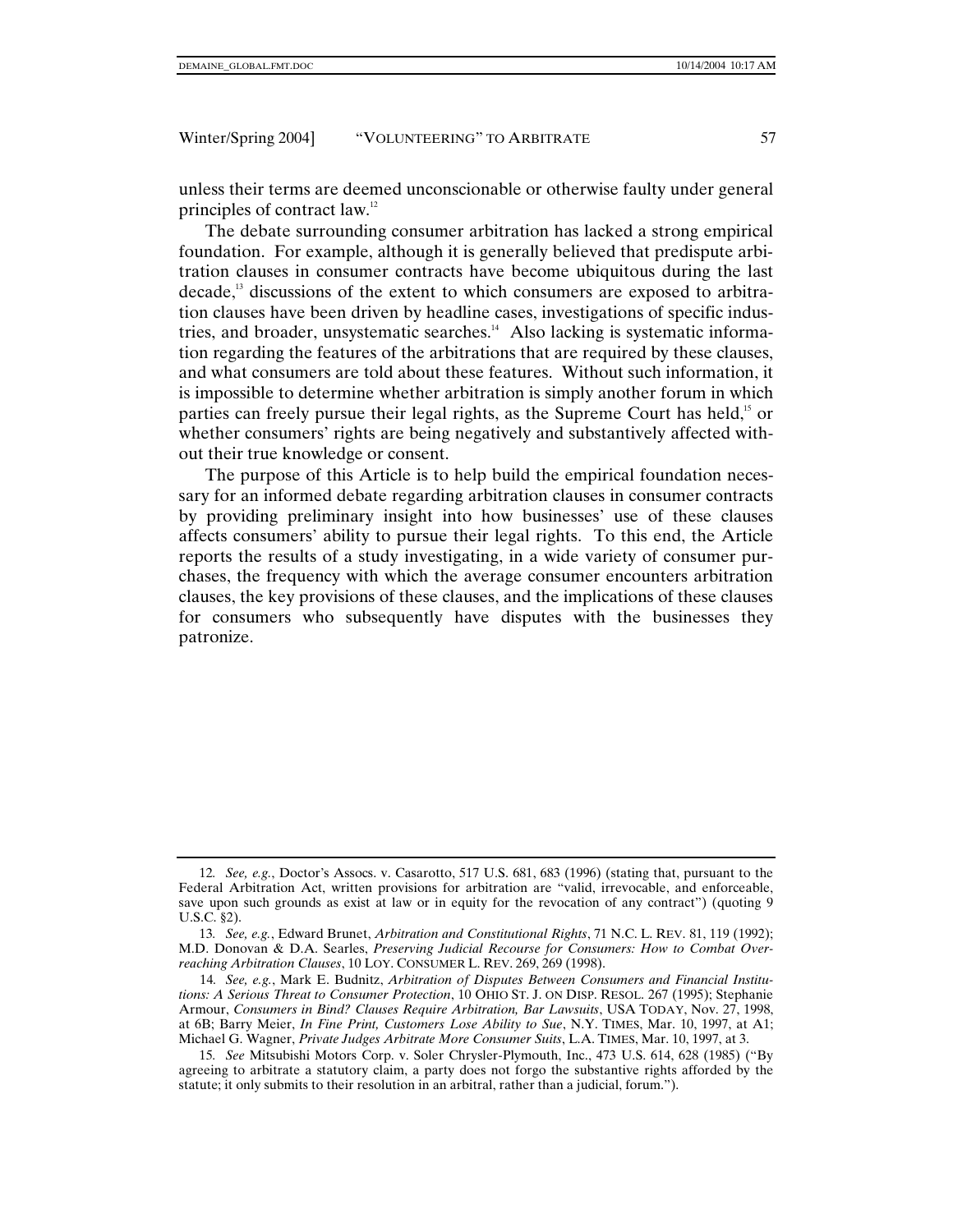#### II

#### METHODOLOGY

Data from the 1999 *Annual Demographic Survey* (March Current Population Survey (CPS) Supplement),<sup>16</sup> published by the Bureau of Labor Statistics and the Bureau of the Census, were used to create a statistical profile of the average U.S. consumer. We grouped the CPS data by age (18 to 34, 35 to 54, and over 55), gender, race (white, black, Asian/Pacific Islander, and Native American/Eskimo), and family income (below median, above median). The most populated cell, which accounted for approximately 11% of the U.S. population, was comprised of white males, aged 35 to 54, with above median incomes. We assigned these characteristics to our average U.S. consumer, $17$ whom we affectionately termed "Joe," and placed him in Los Angeles, California.18

We selected the industries from which Joe made purchases on the basis of two criteria. First, we used the Bureau of Labor Statistics's *Consumer Expenditure Survey* to identify the categories of potential industries into which Joe's purchases would fall.<sup>19</sup> Within these categories, we selected for study industries from which Joe would make "important" purchases, which we defined as purchases that are expensive, ongoing, or have a potentially large impact on his life. Table 1 lists the categories and industries studied. In total, thirty-seven industries were included.

 <sup>16.</sup> These data are available at http://www.bls.census.gov/cps/ads/1999/sdata.htm (last revised Sept. 30, 1999).

 <sup>17.</sup> We identified the average U.S. consumer to have an objective basis for deciding which categories of purchases to consider and to maximize the generalizability of the study's results. An analysis of the data reveals that 83.2% of the purchases attributed to Joe were from businesses that cater to the average consumer, 11.2% were from businesses catering to those of high socioeconomic status (SES), and 5.6% were from businesses catering to individuals of low SES. While the sample sizes are small, the findings suggest that businesses catering to high SES individuals are the most likely to use arbitration clauses (50.0%), followed by those catering to the average consumer (35.1%) and, finally, those catering to low SES individuals (11.1%).

 <sup>18.</sup> We placed Joe in a precise geographic location to identify his purchases. We chose Los Angeles for both substantive and practical reasons. First, Los Angeles is the second largest metropolitan area in the United States, consisting of a diverse conglomeration of businesses. Second, RAND is located there, which facilitated data collection. Whether these results would replicate in other geographic locations is a question for future study. Differences between the California legal environment and that of other states may cause businesses to behave differently. However, given that 81.4% of the businesses surveyed operate both outside and inside California, and that a smaller percentage of the California-only businesses used arbitration clauses (16.7%) than did the businesses that operate outside and inside the state (39.7%), the results may generalize fairly well to other states, to the extent that interstate businesses do not vary the use and content of arbitration clauses by state.

 <sup>19.</sup> These categories consisted of food and alcohol, housing, apparel and services, transportation, health care, entertainment, personal-care products and services, and personal insurance. *See* BUREAU OF LABOR STATISTICS, U.S. DEP'T OF LABOR, CONSUMER EXPENDITURES IN 2000 (Apr. 2002), *available at* http://www.bls.gov/cex/csxann00.pdf.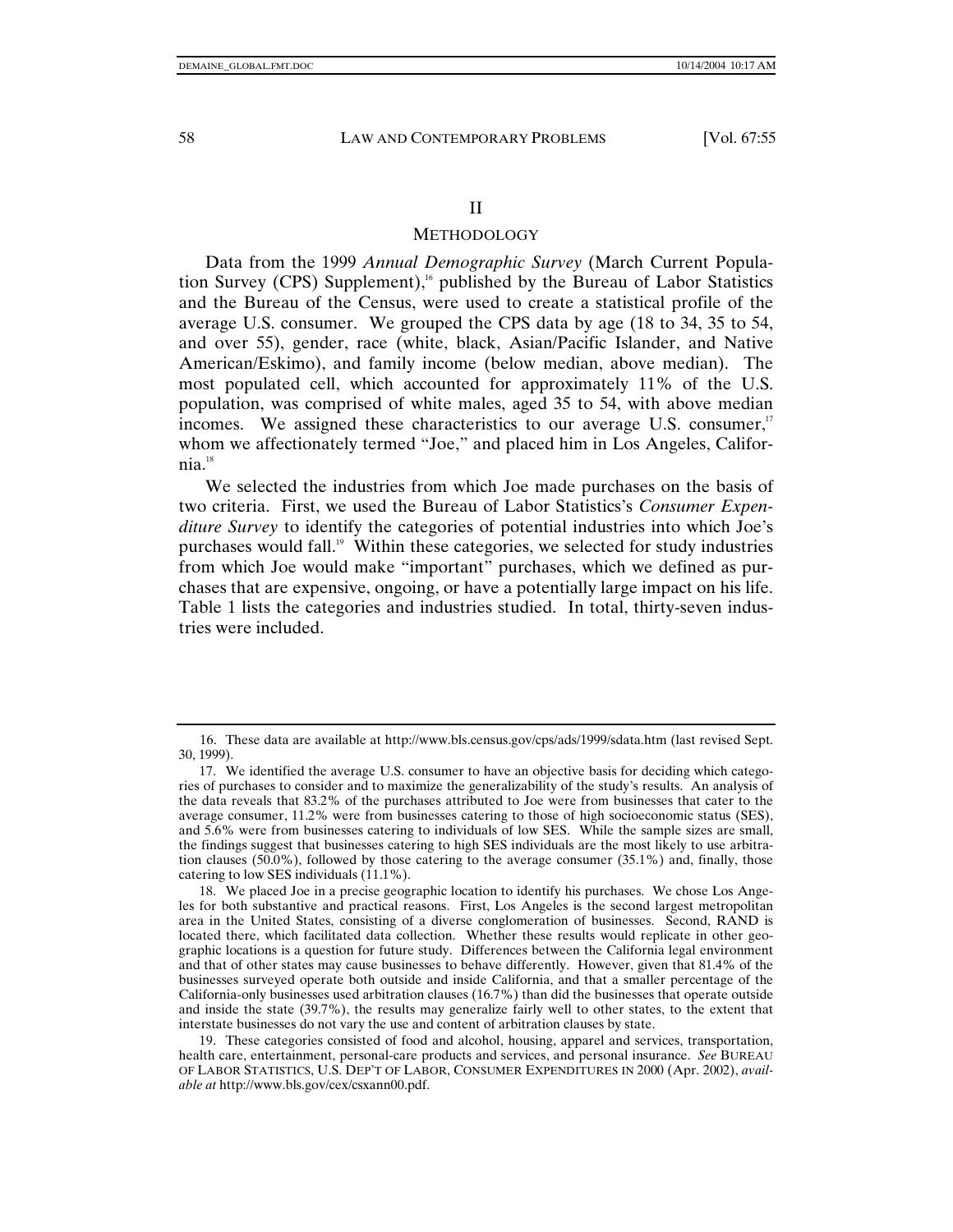| TABLE 1:                             |
|--------------------------------------|
| <b>INDUSTRIES SELECTED FOR STUDY</b> |

| Category                            | Industry                                                                                                                                                                                            |
|-------------------------------------|-----------------------------------------------------------------------------------------------------------------------------------------------------------------------------------------------------|
| Housing and<br><b>Home Services</b> | Home Repair/Remodeling; Home Protection; Home-<br>owners' Insurance; Apartment Rental;<br>Renters' Insurance; Moving; Real Estate; Long Dis-<br>tance Telephone Service;<br><b>Internet Service</b> |
| <b>Retail Services</b>              | Department Store; Online Retail                                                                                                                                                                     |
| Transportation                      | Auto Purchase/Lease; Gas Card;<br>Auto Insurance; Auto Repair/Maintenance                                                                                                                           |
| Health                              | Hospital; Health Care Provider;<br>Health Insurance; Health Club                                                                                                                                    |
| Food and Enter-<br>tainment         | Grocery Store; Restaurant; Theme Park; Cul-<br>tural/Sports Event                                                                                                                                   |
| Travel                              | Airline; Auto Rental; Hotel; Travel Agent; Tour<br>Operator                                                                                                                                         |
| Financial                           | Credit Card-General; Credit Card-Airline; Credit Card-<br>Department Store; Banking; Investment; Account-<br>ant/Tax Consultant                                                                     |
| Other                               | Attorney; Cell Phone; Life Insurance                                                                                                                                                                |

The goal of the study was to investigate the arbitration policies of the businesses Joe was most likely to patronize. Our three-tiered sampling strategy for identifying Joe's purchases within the selected industries was therefore purposive, rather than strictly random. When Scarborough Research data were available for a selected industry, $20$  they served as the criterion for sampling businesses within that industry. Scarborough data were available for the following industries: auto purchase/lease, auto insurance, health insurance, airline, auto rental, hotel, department store, Internet service, long distance telephone service, cell phone, general credit card, airline-affiliated credit card, $21$  department store–affiliated credit card, banking, grocery store, restaurant, and theme park. When Scarborough data were not available for a selected industry, but the industry was dominated by a few businesses, we gathered information from those dominant businesses.<sup>22</sup> The following industries fit this profile: life insur-

 <sup>20.</sup> Scarborough Research is a company that collects data on consumer purchases in selected markets throughout the United States. The Scarborough data used in this study relate the frequency with which individuals in the Los Angeles area with Joe's demographic characteristics make purchases from businesses within particular industries.

 <sup>21.</sup> Businesses in this industry are assumed to be the same as those in the airline industry.

 <sup>22.</sup> Whether an industry was dominated by a few businesses was determined by a combination of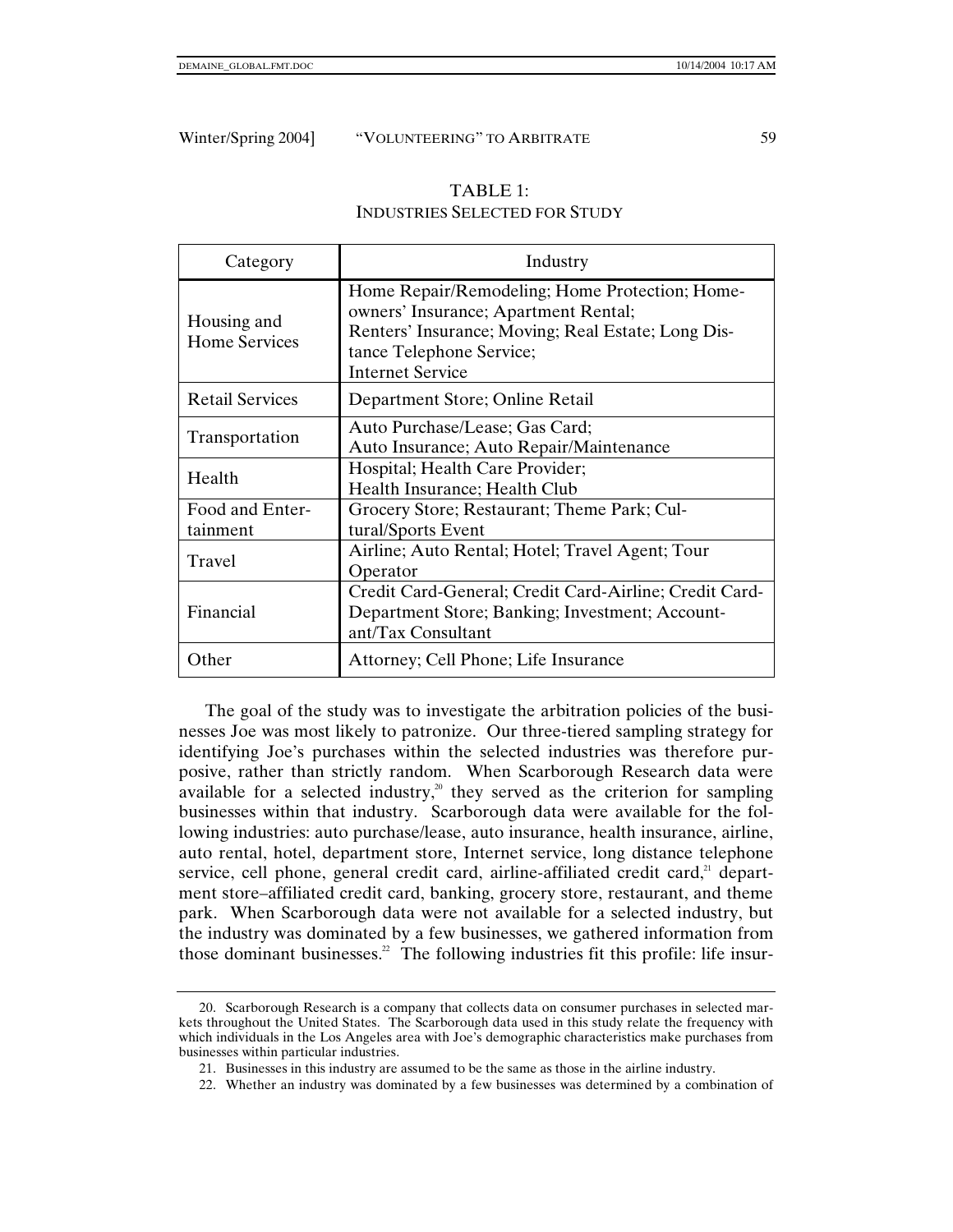ance, homeowners' and renters' insurance, travel, tour, moving, home protection, auto repair/maintenance, gas card, health club, real estate, hospital, and investment. In the absence of both Scarborough data and industry domination by a small number of businesses, we randomly sampled businesses within the selected industries. Industries falling within this category include home repair/remodeling, apartment rental, health care, accounting/tax consulting, attorney/law, on-line retail, and cultural/sports events.

When Scarborough data were used, five businesses were sampled within each industry, with the exception of the long distance telephone service (three sampled)<sup>23</sup> and general credit card (two sampled)<sup>24</sup> industries. When industries were dominated by a small number of businesses, we sampled those dominant businesses up to a maximum of five, with the exceptions of home protection (one missing), investment (one missing), hospitals (two missing), travel agents (three missing),<sup>25</sup> and real estate agents (three missing).<sup>26</sup> Finally, when businesses were randomly sampled, five were sampled within each industry, with the exception of attorneys (three sampled). In all, we identified 167 businesses for study and obtained information on use of arbitration clauses from 161 of those.<sup>27</sup> The data were collected in 2001 and reflect contract language for that year.

The data reported in this Article were not easily collected. Many businesses were not willing to participate in the study, although they were informed that the data would be reported *en masse* without revealing businesses' names; others would not provide information even when the authors inquired in the role of potential consumers. For many clauses, the authors sought assistance from third parties who had retained their paperwork from recent purchases. For others, the authors purchased products or services. For example, one coauthor acquired four credit cards while conducting the study, as that was the only means by which to obtain the clauses used by these businesses. Even when businesses were legally bound to provide the information, it was not always as

industry data and physical presence in the Los Angeles area.

 <sup>23.</sup> The fourth long distance company refused to participate, and information on its use of arbitration clauses was otherwise unavailable.

 <sup>24.</sup> Excluding credit cards available through multiple sources, such as Visa and MasterCard, the general credit card sample was limited to two companies.

 <sup>25.</sup> Although only two large travel agencies were surveyed, neither used an arbitration clause, and both reported that travel agents in the area do not use them. Accordingly, any arbitration clause applying to the consumer as a result of patronizing a travel agency would result from the tour operator's contract.

 <sup>26.</sup> Only two very large brokers were surveyed; however, both used the same form arbitration agreement and reported that the form is used statewide within the industry.

 <sup>27.</sup> In four contexts, single businesses were sampled multiple times: (1) airlines were sampled once for their use of arbitration clauses in airline tickets and again for airline-affiliated credit cards; (2) department stores were sampled once for their use of arbitration clauses for store purchases and again for store credit cards; (3) the businesses sampled for auto, life, homeowners', and renters' insurance overlap substantially; and (4) the businesses sampled for Internet, long distance telephone, and cellular telephone service overlap to a lesser extent. The total number of businesses sampled (161) reflects these businesses being counted as one business each time they were sampled. The total number of independent businesses sampled is 138.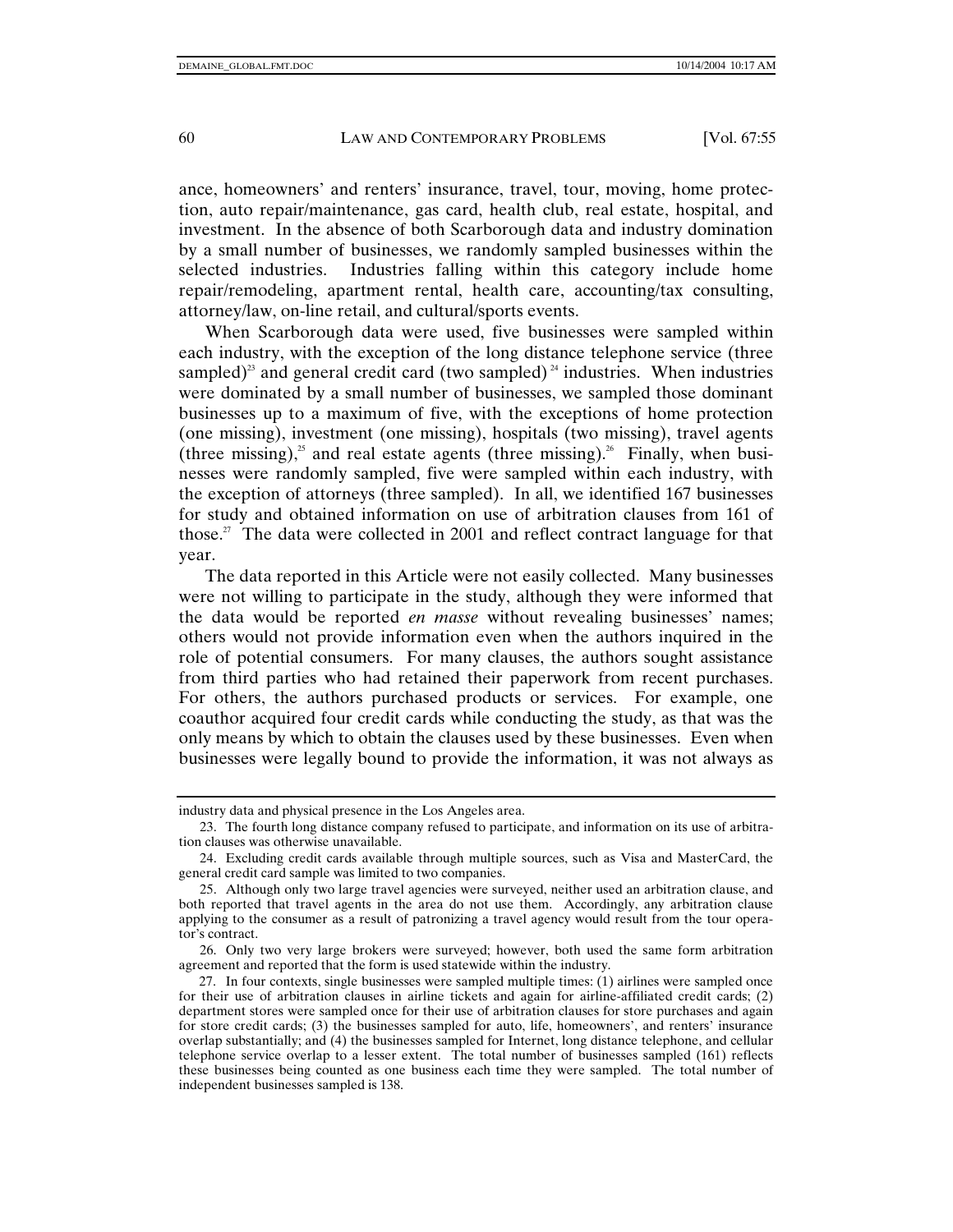readily available as one might expect. The following exchange between one coauthor and a long distance telephone service provider is illustrative:

*Dear Customer Service Personnel,* 

*I hope you can help me with the following question, as both my fiancé and I have asked it of you more than once during the last few months and have received no answer. Specifically, we are wondering if an arbitration clause applies to our account. That is, is there a clause that specifies that any dispute between us and [Company] has to be resolved in arbitration rather than in court? Neither one of us is displeased with our [Company] service, except for the failure to answer this question. We've asked the question because I'm doing some research on dispute resolution.* 

*Thank you.* 

*Linda Demaine* 

#### . . . . . . . . . . . . .

*Dear Ms. Demaine,* 

*Thank you for contacting [Company] e-Customer Service. In regards to your . . . email, [Company] does not participate in any arbitrary disputes.* 

*[Company] is committed to ensuring you make the most of your service. If you have any additional questions or concerns, please visit On-line Account Manager at [Company URL].* 

*Sincerely,* 

*Melissa \_\_\_\_\_\_* 

## *e-Customer Service*

*Dear Melissa,* 

*Thank you for your statement that [Company] does not participate in any arbitrary disputes. . . . My question did not address "arbitrary disputes," but, rather, "arbitration clauses." Again, I would like to know if an arbitration clause applies to my residential long distance account. Thank you.* 

*Linda Demaine*  -------------------------------------

*Dear Ms. Demaine,* 

*Thank you for contacting [Company] e-Customer Service.* 

*In response to your e-mail, please reply with what the difference [sic] between an arbitrary dispute and an arbitration clause so we can better answer your question.* 

*[Company] is committed to ensuring you make the most of your service. If you have any additional questions or concerns, please visit On-line Account Manager at [Company URL].* 

*Sincerely,* 

*Michelle \_\_\_\_\_* 

*e-Customer Service*<sup>28</sup>

 <sup>28.</sup> The coauthor involved in this exchange subsequently explained the difference between arbitrary disputes and arbitration clauses to the customer service representative and was informed that no arbitration clause applied to her account.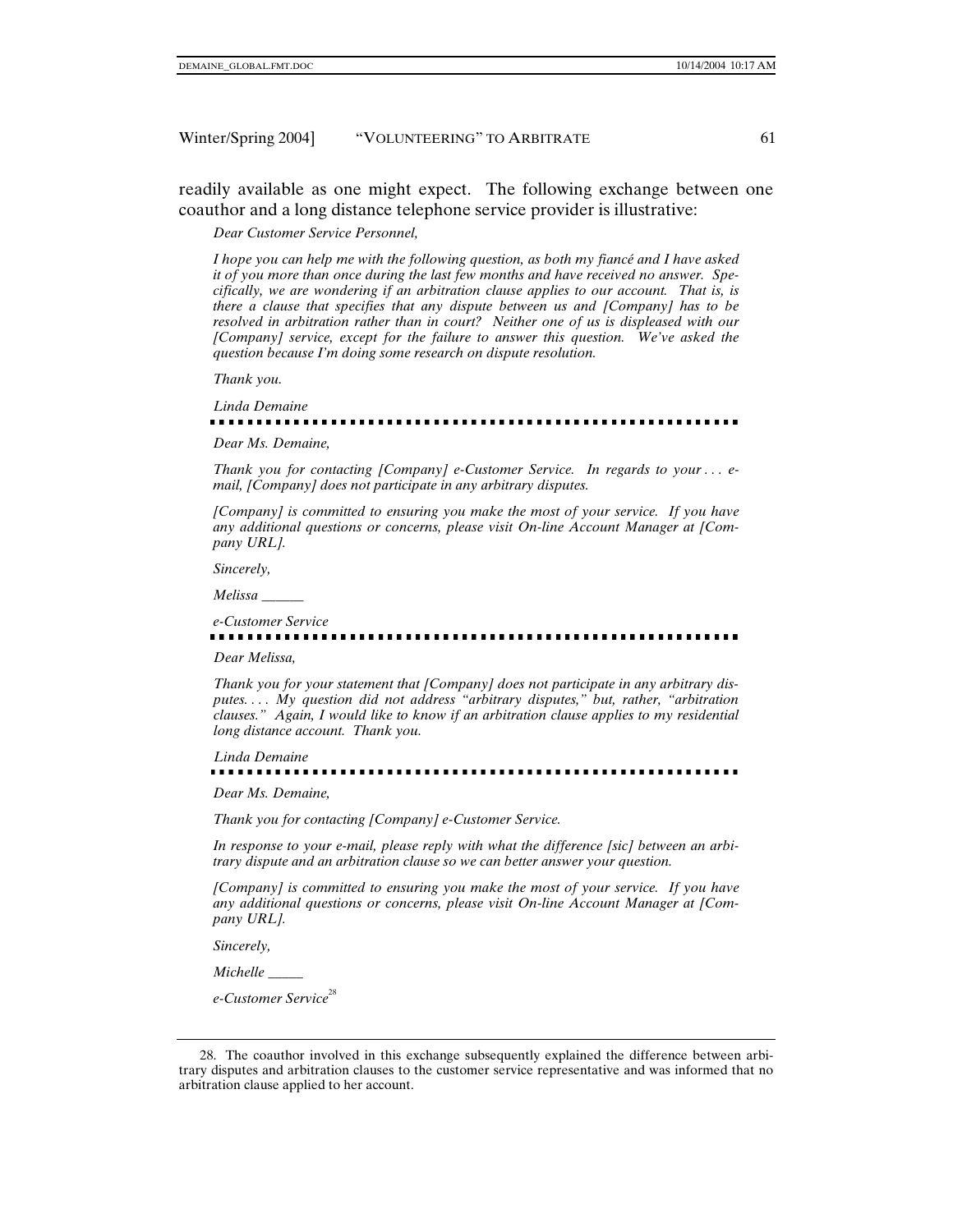These data-collection challenges are also likely to be faced by consumers who attempt to learn about businesses' use of arbitration clauses.

#### III

#### **RESULTS**

Across the industries studied, fifty-seven of the 161 sampled businesses (35.4%) included arbitration clauses in their consumer contracts. (See Table 2.)<sup>29</sup> The prevalence of arbitration clauses is highest (69.2%) in the financial category (credit cards, banking, investment, and accounting/tax consulting), and lowest (0) in the food and entertainment category (grocery stores, restaurants, theme parks, and cultural/sports events). This pattern is not surprising, as the financial category is characterized by industries that rely heavily on written contracts, often for ongoing services, whereas the food and entertainment category is characterized by industries that engage in isolated transactions with no written contract between businesses and consumers. A similar pattern holds to some extent across industries. The auto insurance and health insurance industries, for example—both of which typically provide ongoing services under written contract—are more likely to require arbitration than are the auto repair/maintenance and health-care–provider industries. This pattern is not universal, however. For example, none of the home protection companies and only one health club surveyed required arbitration, although consumers usually contract in writing for these ongoing services. $30$  Customary practice and industry regulations likely explain some of the patterns found.

 <sup>29.</sup> The auto, homeowners', and renters' insurance contracts referred to "appraisal" rather than "arbitration." They are included in the results because, under California law, agreements to appraise are treated as agreements to arbitrate. *See* CAL. CIV. PROC. CODE § 1280(a) (2003) ("'Agreement' [as used in this title] includes but is not limited to agreements providing for valuations, appraisals and similar proceedings . . . .").

 <sup>30.</sup> Overall, 55.1% of businesses that offer an ongoing product or service and use a written contract included an arbitration clause, whereas only 9.4% of businesses that provide a one-time product or service without a written contract did so.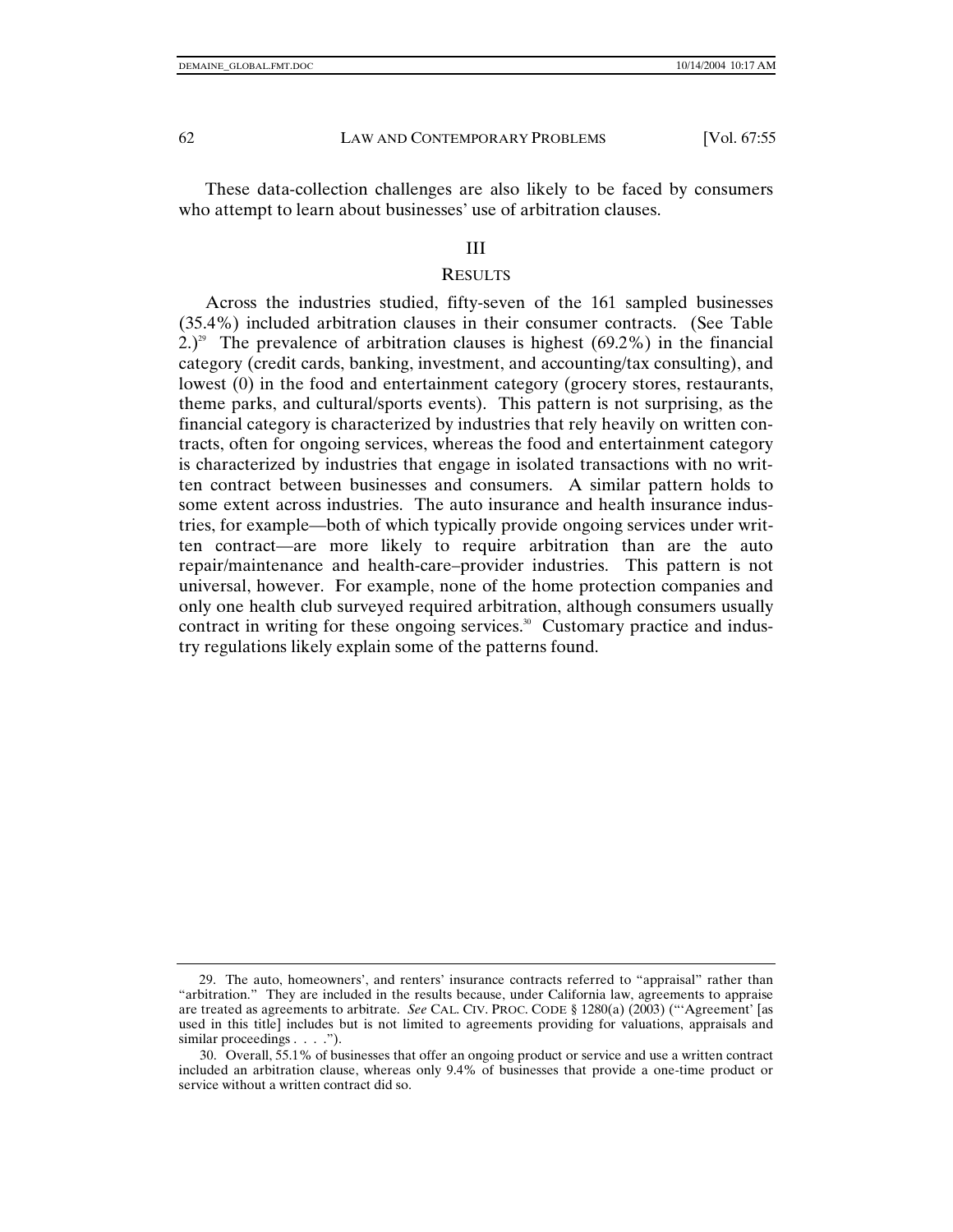|                              | Number of         | Number Using   | Percentage            |
|------------------------------|-------------------|----------------|-----------------------|
| Category                     | <b>Businesses</b> | Arbitration    | <b>Using Arbitra-</b> |
|                              | Sampled           | Clause         | tion Clause           |
| Housing and Home Services    | 35                | 13             | 37.1                  |
| Home Repair/Remodeling       | 5                 | 2              |                       |
| <b>Home Protection</b>       | 3                 | $\overline{0}$ |                       |
| Homeowners' Insurance        | $\overline{4}$    | 4              |                       |
| <b>Apartment Rental</b>      | 5                 | 1              |                       |
| <b>Renters' Insurance</b>    | $\overline{4}$    | 3              |                       |
| Moving                       | $\overline{4}$    | $\overline{0}$ |                       |
| <b>Real Estate</b>           | $\overline{c}$    | $\overline{c}$ |                       |
| Long Distance Service        | $\overline{3}$    | $\overline{0}$ |                       |
| <b>Internet Service</b>      | 5                 | 1              |                       |
| <b>Retail Services</b>       | 10                | 3              | 30.0                  |
| <b>Department Store</b>      | 5                 | $\overline{0}$ |                       |
| <b>Online Retail</b>         | 5                 | 3              |                       |
| Transportation               | 20                | 10             | 50.0                  |
| Auto Purchase/Lease          | 5                 | 1              |                       |
| Auto Repair/Maintenance      | 5                 | $\overline{0}$ |                       |
| Gas Card                     | 5                 | 4              |                       |
| Auto Insurance               | 5                 | 5              |                       |
| <b>Health Care</b>           | 17                | 6              | 35.3                  |
| Hospital                     | $\overline{c}$    | $\overline{0}$ |                       |
| <b>Health Care Provider</b>  | 5                 | $\overline{0}$ |                       |
| <b>Health Insurance</b>      | 5                 | 5              |                       |
| Health Club                  | 5                 | 1              |                       |
| Food & Entertainment         | 20                | $\overline{0}$ | $\overline{0}$        |
| <b>Grocery Store</b>         | 5                 | $\overline{0}$ |                       |
| Restaurant                   | 5                 | $\overline{0}$ |                       |
| Theme Park                   | 5                 | $\overline{0}$ |                       |
| <b>Cultural/Sports Event</b> | 5                 | $\overline{0}$ |                       |
| Travel                       | 22                | 3              | 13.6                  |
| Airline                      | 5                 | $\overline{0}$ |                       |
| <b>Auto Rental</b>           | 5                 | $\overline{0}$ |                       |
| Hotel                        | 5                 | $\overline{0}$ |                       |
| <b>Travel Agent</b>          | $\overline{c}$    | 0              |                       |
| Tour Operator                | 5                 | 3              |                       |

## TABLE 2: PREVALENCE OF ARBITRATION CLAUSES, BY INDUSTRY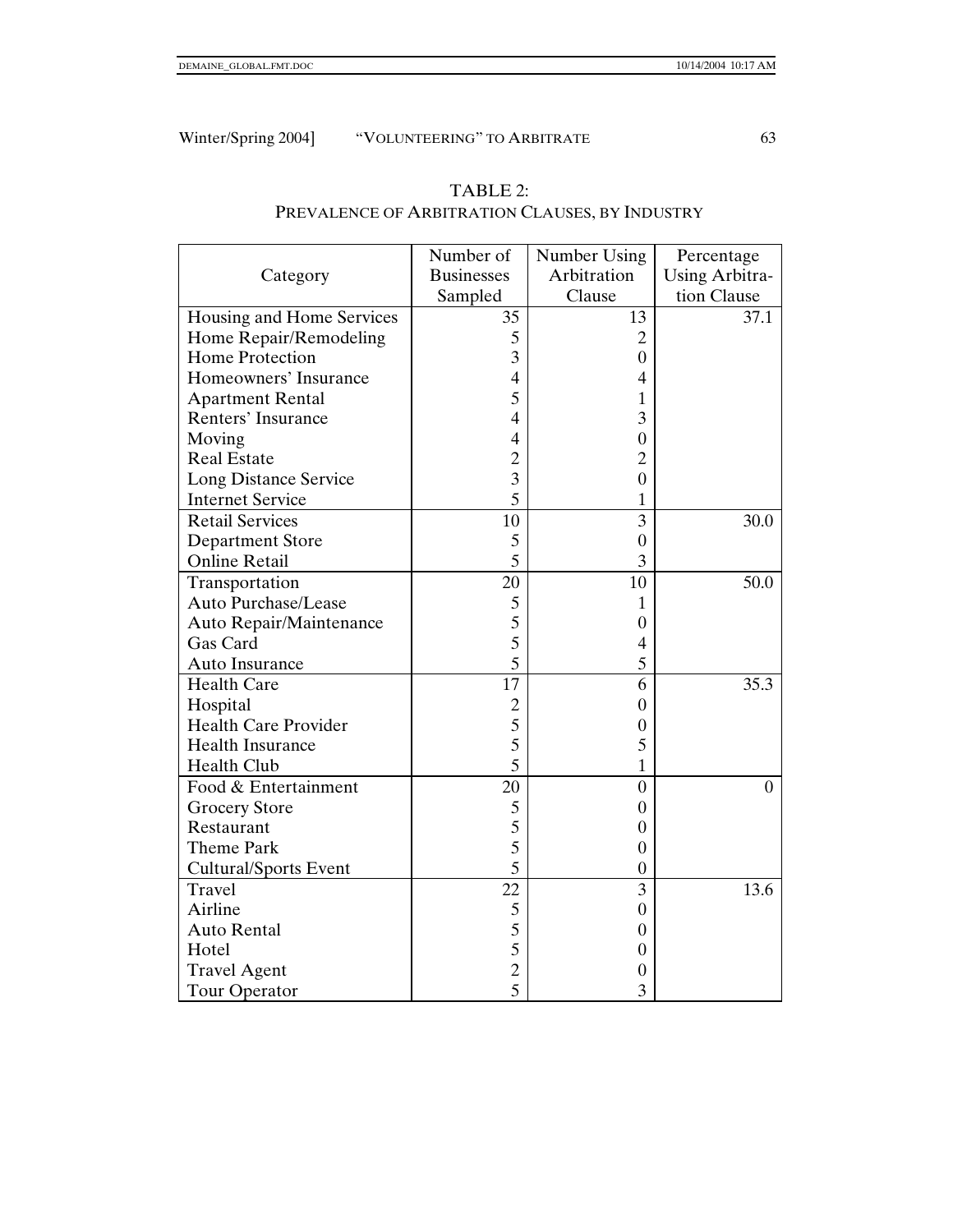| Financial                        | 26  | 18 | 69.2 |
|----------------------------------|-----|----|------|
| Credit Card - General            |     |    |      |
| Credit Card - Airline            |     |    |      |
| Credit Card - Store              |     |    |      |
| <b>Banking</b>                   |     |    |      |
| Investments                      |     |    |      |
| <b>Accountant/Tax Consultant</b> |     |    |      |
| Other                            | 11  |    | 36.4 |
| Attorney                         |     |    |      |
| Cellular Telephone               |     |    |      |
| Life Insurance                   | 3   |    |      |
| Total                            | 161 | 57 | 35.4 |
|                                  |     |    |      |

Of the fifty-seven businesses sampled that use arbitration clauses in their consumer contracts, we obtained clauses from fifty-two. $31$  We analyzed the main features of each of these clauses, focusing on those features that are most likely to determine consumers' understanding of arbitration and its implications for the resolution of disputes with a business, and on those with the greatest potential to influence consumers' ability to pursue or defend a claim against a business.

#### A. Scope of Arbitration Clause

In reviewing the scope of the arbitration clauses, we focused on four dimensions: (1) the subject matter of the disputes covered; (2) any provision for the consumer or the business to seek interim relief from a court prior to an arbitration decision; (3) any exemption of small claims actions from the arbitration requirement; and (4) any preclusion of class actions within required arbitrations.

#### 1. Subject Matter of Dispute

Thirty-four of the fifty-two arbitration clauses (65.4%) apply to all disputes that arise under the contract. Fifteen of these (28.8%) explicitly reach beyond the contract in some manner, sometimes in multiple ways. Nine of the clauses apply to prior agreements between the business and the consumer, and an additional two apply to at least some preexisting disputes between the consumer and the business (regardless of whether there was a prior agreement between the consumer and business). Nine of the clauses apply to relationships that result from the agreement. One clause applies to related purchases. Four apply to any dispute between the business and the consumer, and one applies to "[a]ny subject matter whatsoever." In addition, many of the clauses do not constrain themselves to disputes between the consumer and the business, and thus

 <sup>31.</sup> The missing clauses are as follows: health insurance (3), home repair/remodeling (1), and homeowners' insurance  $(1)$ .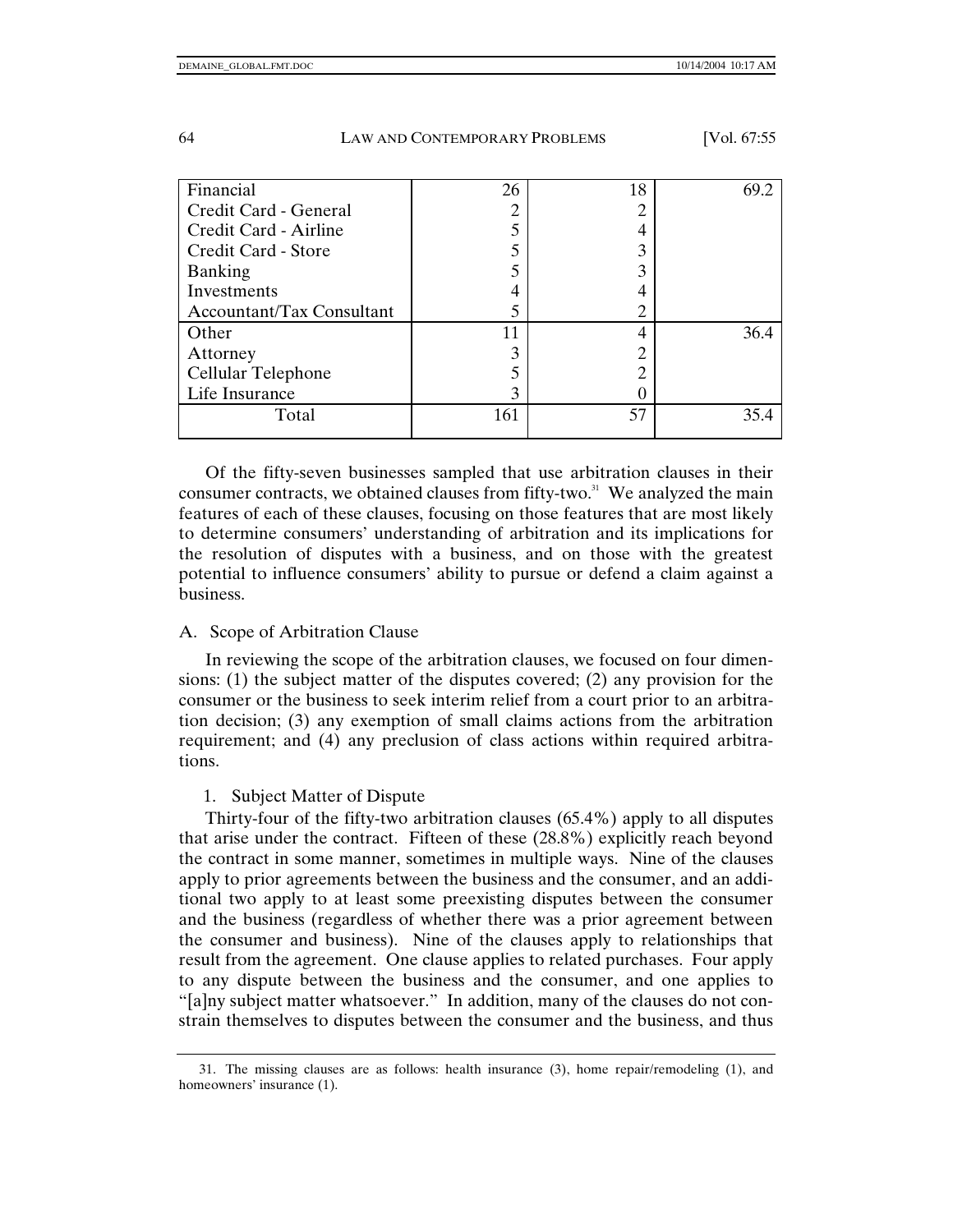may be interpreted to apply to third parties who are not signatories to the agreement.

The remaining eighteen clauses (34.6%) apply only to certain classes of disputes. An Internet service provider and a cell phone company exempt disputes involving the consumer's failure to pay billed charges. An apartment lessor's clause applies only to personal injury and property damage claims (thus exempting unlawful detainer actions). The two real estate brokers exempt numerous actions, including foreclosure proceedings, unlawful detainer actions, and matters within the jurisdiction of a probate or bankruptcy court. Eleven insurance clauses cover only disputes regarding the amount the insured is entitled to recover, sometimes under a particular section of the policy. An accountant limits the clause's application to fee disputes in divorce cases. And an attorney states that the clause applies only to claims concerning the performance of services.

2. Provision for Interim Relief

Ten of the fifty-two clauses (19.2%) provide for some form of interim relief from a court, including injunction, sequestration, attachment, garnishment, repossession, replevin, appointment of a receiver, or any other provisional remedy relating to "any collateral security or property interests for contractual debts owed by either party to the other under the agreement." Eight of these clauses state that the provisional remedy may be exercised by either the consumer or the business, whereas two allow for only the business to do so.

#### 3. Small Claims Exception

Sixteen of the fifty-two clauses (30.8%) exempt small claims from the arbitration requirement. Half of these clauses state that either party may pursue an action in small claims court; the other half state that the business will refrain from invoking the clause if the consumer pursues an action in small claims court.<sup>32</sup>

#### 4. Class Action Preclusion

Sixteen of the fifty-two arbitration clauses (30.8%) explicitly prohibit class actions within the arbitration proceeding, and none of the remaining clauses explicitly provide for class actions.

The claims covered by the clauses are summarized in Table 3.

 <sup>32.</sup> This exclusion may reflect a considered judgment by businesses that, however inexpensive or expeditious arbitration may be, it will nevertheless require more time and resources than resolving a dispute in small claims court. Whatever the actual transaction-cost differences may be, businesses do not face significant exposure in small claims courts. *See* Barbara Yngvesson & Patricia Hennessey, *Small Claims, Complex Disputes: A Review of the Small Claims Literature*, 9 LAW & SOC'Y REV. 219, 235-43, 247-54 (1975); *see also* Susan Raitt et al., *The Use of Mediation in Small Claims Courts*, 9 OHIO ST. J. ON DISP. RESOL. 55, 1 & n.11 (1993).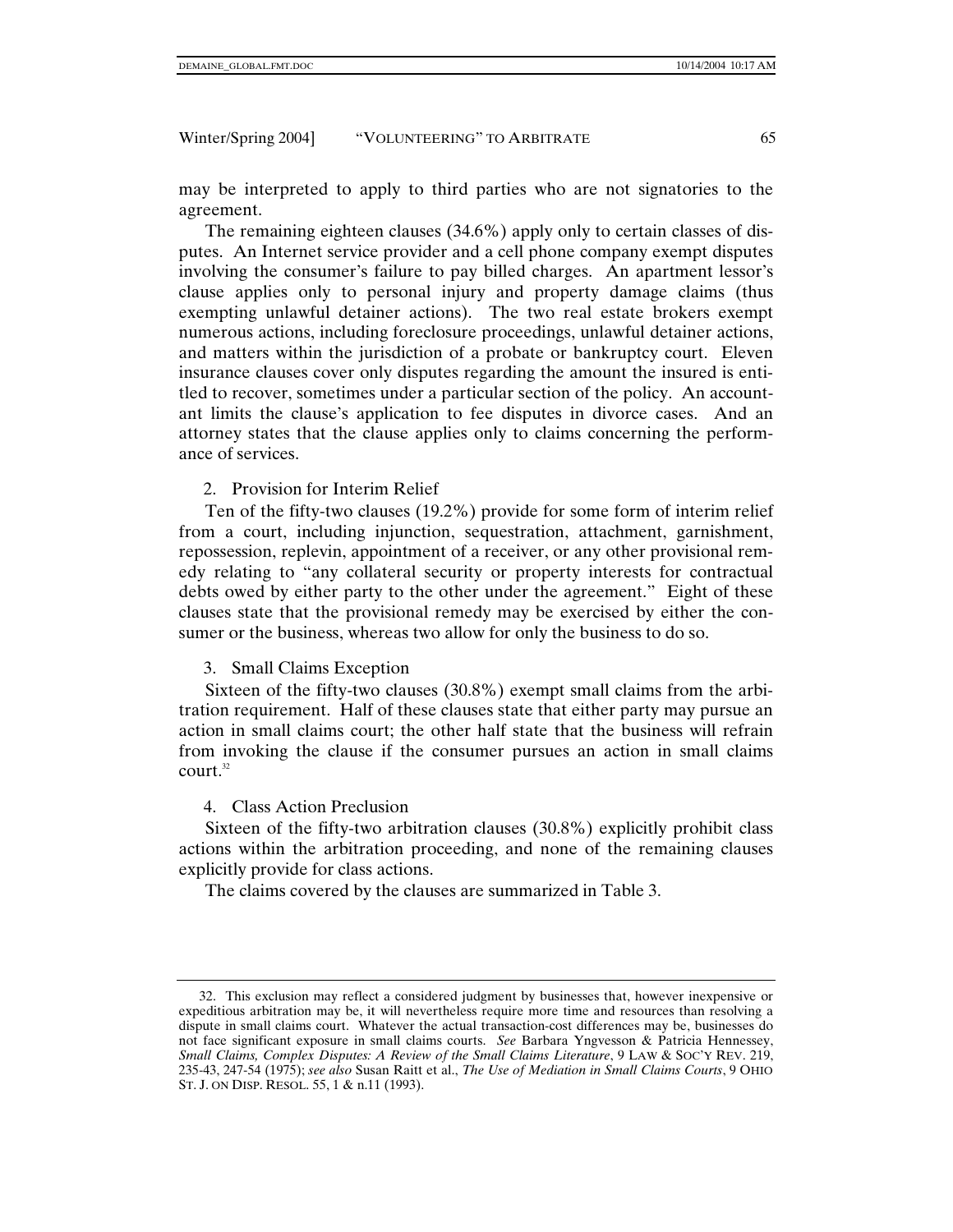## TABLE 3:

### SCOPE OF ARBITRATION CLAUSE

| Claims Covered                    | Number | Percent |
|-----------------------------------|--------|---------|
| All claims arising under contract | 34     |         |
| Claims beyond immediate contract  | 15     |         |
| Provision for interim relief      | 10     | 19.2    |
| Small claims exemption            | 16     | 30.8    |
| Class action preclusion           |        |         |

B. Notice that Consumer is Waiving Right to Court

Twenty-nine of the fifty-two clauses (55.8%) state that consumers are waiving their right to resolve a dispute through the court system. (See Table 4.) Two additional clauses (3.8%) state only that consumers are giving up the right to a jury trial, and another (1.9%) simply states that consumers are giving up the right to proceed in any other forum. The remaining twenty clauses (38.5%) are silent on what rights consumers are waiving. $33$ 

#### TABLE 4:

#### NOTICE TO CONSUMER

| Waiving Right to $\dots$                  | Number | Percent |
|-------------------------------------------|--------|---------|
| Court                                     |        | 55.8    |
| Jury trial                                |        | 3.8     |
| Any other forum                           |        |         |
| No mention that consumer is waiving right |        |         |

#### C. Providers and Rules of Arbitration

The U.S. Supreme Court and state supreme courts have interpreted arbitration statutes to allow contracting parties to decide what rules should govern arbitration proceedings, subject only to the general proviso that arbitrators must be unbiased and uncorrupted.<sup>34</sup> Consequently, arbitration clauses may vary greatly in the amount of information they convey to consumers about what arbitration is or what consumers can expect if they participate in an arbitration. In the present study, we focused on the following fundamental points regarding

 <sup>33.</sup> This silence is puzzling given the holding by the California Court of Appeals, in *Badie v. Bank of America*, 79 Cal. Rptr. 2d 273 (Ct. App. 1998), that "to be enforceable, a contractual waiver of the right to a jury trial 'must be clearly apparent in the contract[,] and its language must be unambiguous and unequivocal, leaving no room for doubt as to the intention of the parties.'" *Id.* at 289 (quoting Trizec Properties, Inc. v. Superior Court, 280 Cal. Rptr. 885 (Ct. App. 1991)).

<sup>34</sup>*. See* Volt Info. Sciences, Inc. v. Bd. of Trs. of Leland Stanford Junior Univ*.*, 489 U.S. 479 (1989); Ebasco Constrs. v. Ahtna, 932 P.2d 1312 (Alaska 1997); Moncharsch v. Heily & Blase, 832 P.2d 899 (Cal. 1992).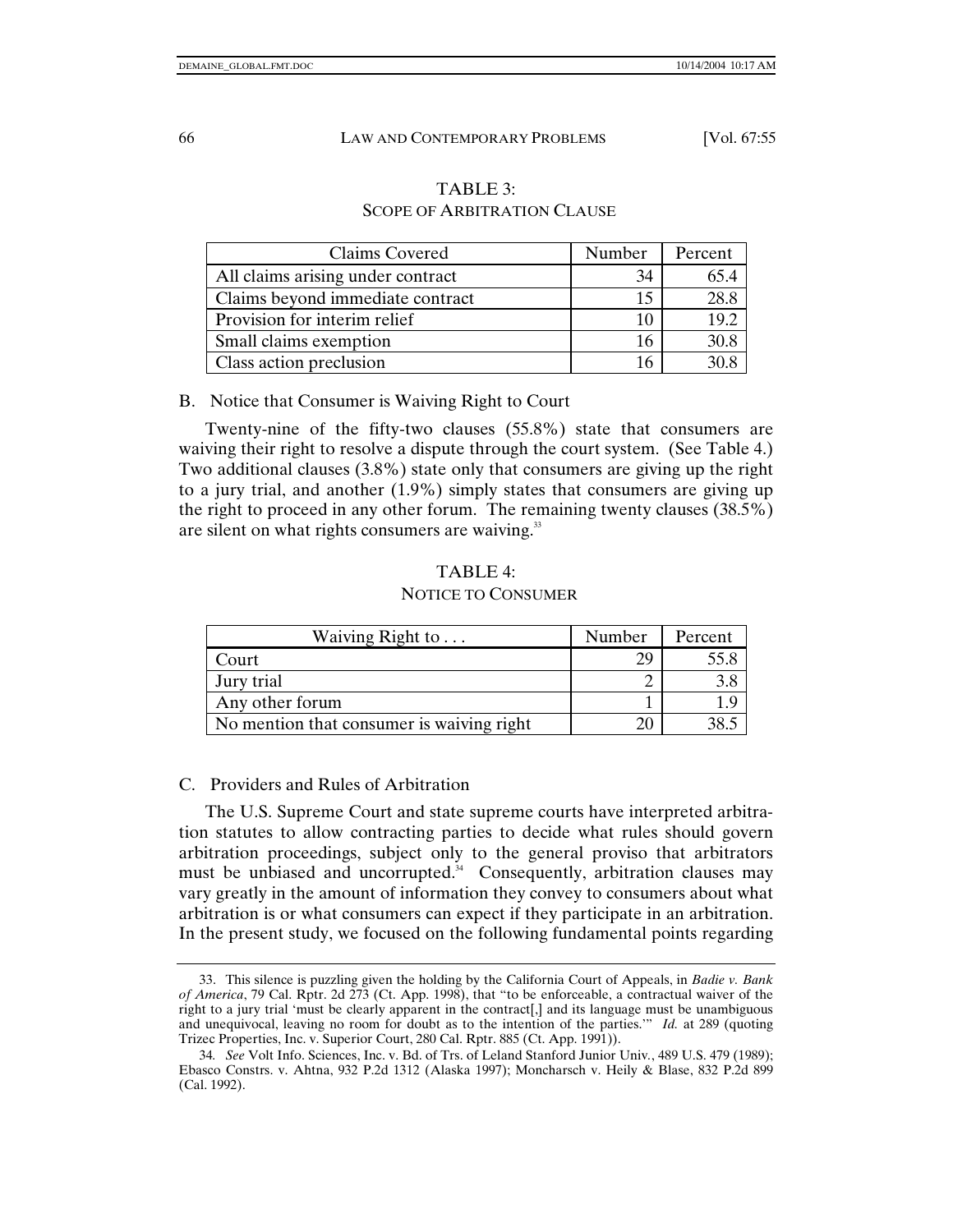arbitration providers and rules of arbitration: (1) which organization will provide the arbitration; (2) the qualifications of the arbitrators; (3) the method for selecting the arbitrators; and (4) the rules of procedure governing the arbitration.

#### 1. Providers and Rules Generally

Thirty-six of the fifty-two clauses (69.2%) designate the entity that will conduct the arbitration. (See Table 5.)<sup>35</sup> Twenty-nine of these clauses designate a single entity as the arbitration provider: nineteen specify the American Arbitration Association (AAA), five specify the National Arbitration Forum (NAF), two specify JAMS, two investment companies designate the National Association of Securities Dealers (NASD), and one health insurer names a local law firm. Seven additional clauses provide for a choice by the party initiating the arbitration among two or more possible providers: six allow the party to choose between two or more of the aforementioned providers, and one investment company offers the NASD or the New York Stock Exchange (NYSE), unless the consumer prefers the Municipal Securities Rulemaking Board.

Fourteen of the clauses that specify an arbitration provider also specify the rules that will govern the arbitration proceeding, such as the AAA Commercial Arbitration Rules or the AAA Wireless Industry Association Rules. In other cases in which a provider organization is specified, the organization's consumer or other applicable rules presumably would govern.<sup>36</sup> Seven of these clauses address the implications of a conflict between the clause and the arbitration provider's rules. Each of these clauses states that, in the event of a conflict between the two, the arbitration clause will govern.

Sixteen clauses (30.8%) are silent on both who will conduct the arbitration and what rules will apply.

 <sup>35.</sup> A few companies specified that a particular provider's rules would be used but did not explicitly designate a provider. These companies are treated as having specified the provider whose rules they designated.

 <sup>36.</sup> The health insurance clause that designates a particular law office as arbiter states that the governing rules of procedure are developed by the law office, in conjunction with the business and an advisory committee.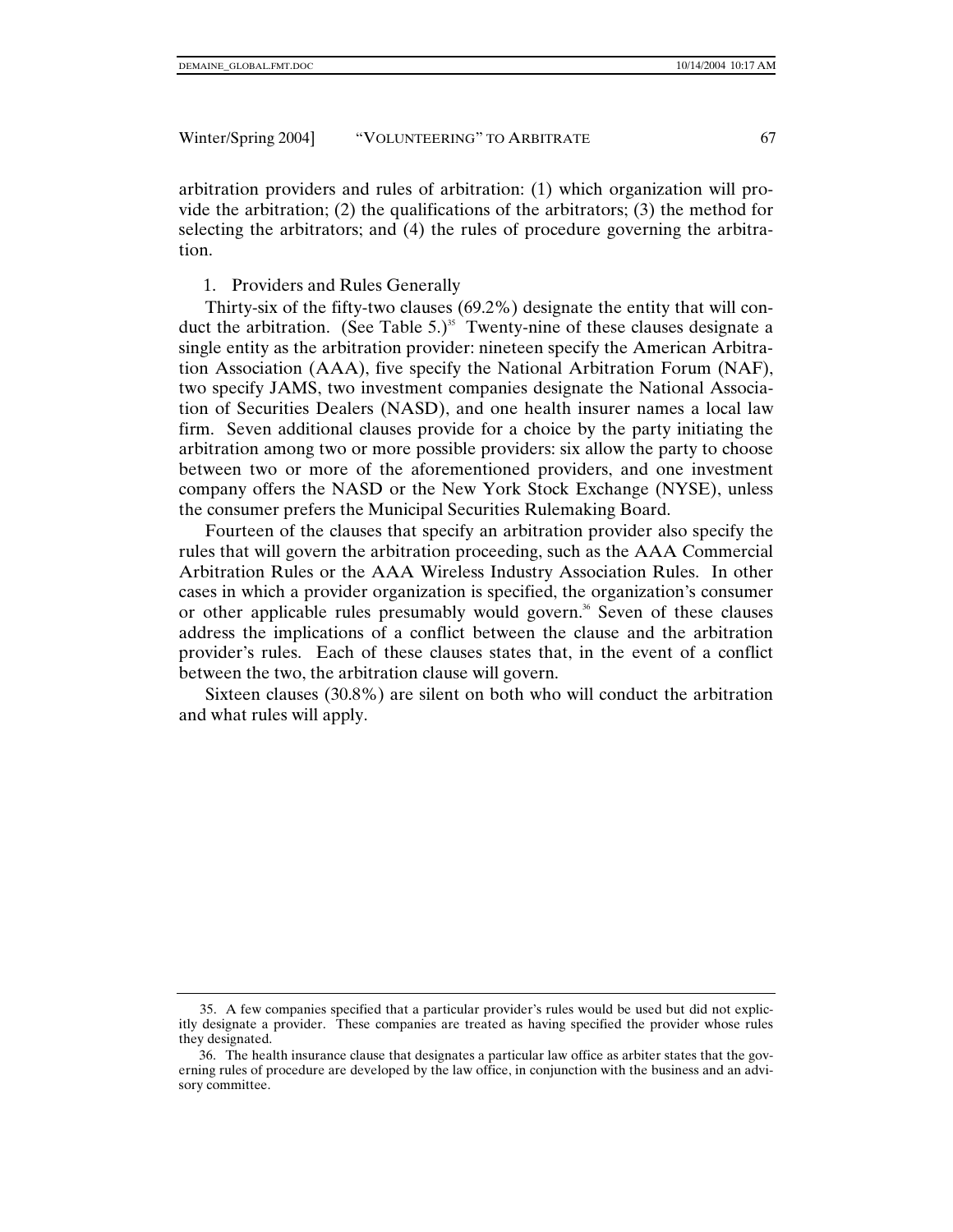| <b>Arbitration Provider</b>    | Number | Percent |
|--------------------------------|--------|---------|
| Specified                      | 36     | 69.2    |
| <b>AAA</b>                     | 19     | 36.5    |
| <b>NAF</b>                     |        | 9.6     |
| <b>JAMS</b>                    |        | 3.8     |
| <b>NASD</b>                    | 2      | 3.8     |
| Choice of two or more of above |        | 11.5    |
| NASD or NYSE                   |        | 1.9     |
| Other                          |        | 1.9     |
| Not specified                  | 16     | 30.8    |

### TABLE 5: SPECIFICATION OF ARBITRATION PROVIDER

#### 2. Qualifications and Selection of Arbitrator

Eight of the fifty-two clauses (15.4%) specify the arbitrators' qualifications. These clauses require that the arbitrators be retired judges or practicing lawyers, often with a stated minimum number of years of experience in law generally or in the area of law governing the dispute. Fourteen of the fifty-two clauses (26.9%) explain how the arbitrators will be selected. All but one provide that the consumer and the business each will select an arbitrator and that these two arbitrators will select a third, with almost half of these providing that a judge of a court that would have had jurisdiction over the dispute in the absence of the arbitration clause will choose the third arbitrator if the selected two are unable to agree on a third. The remaining clause provides for a single arbitrator to be selected by mutual agreement of the parties or, if this is not possible, by the selection rules of the stated arbitration provider.

#### 3. Procedural Rules

Seventeen of the clauses (32.7%) discuss discovery, and eleven (21.2%) discuss evidentiary standards. In most instances, these clauses alert consumers that discovery may be limited and evidentiary standards may be relaxed by comparison to litigation. Twelve of the clauses that address discovery convey that discovery may or will be limited. Three state that no discovery will be allowed. The remaining two specify that local discovery rules will apply. Three of the clauses that address evidentiary issues state explicitly that neither federal nor state procedural or evidentiary rules will apply, and another two state that evidentiary standards in arbitration may be less rigorous than in court. Three provide that either the Federal Rules of Evidence or state and local rules of evidence will apply. The remaining three convey partial evidentiary guidelines for the arbitration—for example, by stating that the arbitrator may compel the attendance of witnesses and the production of documents at the hearing.

Thirteen of the clauses (25.0%) address whether arbitrators must issue written opinions. Three of these clauses specify that arbitrators will provide the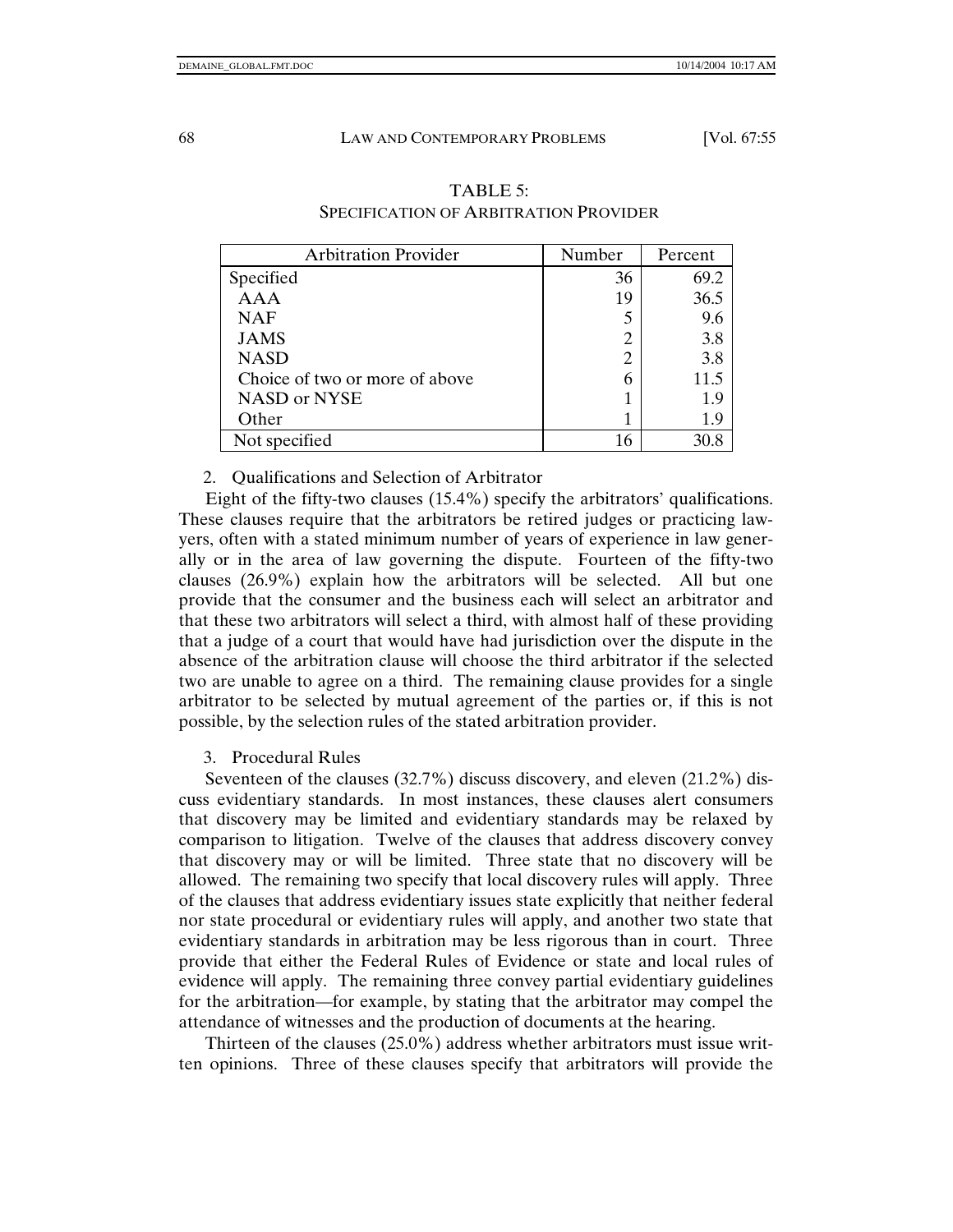reasons for their decisions in writing, whereas four state that arbitrators will not do so. Another five clauses state that arbitrators will provide a written opinion at the request of either party, and one states that arbitrators will do so at the request of the parties.

Seven of the fifty-two clauses (13.5%) provide that at least some aspect of the arbitration will be confidential. Three clauses preclude the parties from disclosing the existence, content, or result of the arbitration without the consent of all parties. Two preclude discussions with outside parties—one regarding the arbitration proceedings and the other regarding the arbitration award. Another two merely refer to "confidential arbitration."

None of the clauses restrict parties' rights to representation at any stage of the arbitration process.

The arbitrator and procedural rules are summarized in Table 6.

| Rules Regarding           | Number of Clauses<br>That Describe<br>This Feature | Percent |
|---------------------------|----------------------------------------------------|---------|
| Arbitrator qualifications |                                                    |         |
| Arbitrator selection      | 14                                                 | 26.9    |
| Discovery                 | 17                                                 | 32.7    |
| Evidence                  | 11                                                 | 21.2    |
| Written decision          | 13                                                 | 25.0    |
| Confidentiality           | −                                                  |         |

## TABLE 6: ARBITRATOR AND PROCEDURAL RULES

#### D. Access to Arbitration

Mandatory arbitration effectively closes the doors to the courthouse. But because litigation is so expensive, many plaintiffs who are not formally barred from the courthouse find it virtually impossible to get through its doors. $37$ Hence, for claims involving modest amounts of money, arbitration may have no greater tendency than court litigation to preclude access to justice. Arbitration may, however, impose its own barriers and costs on consumers. We therefore reviewed the collected clauses for indications of the degree to which consumers would find it *logistically feasible* and *affordable* to arbitrate their disputes.

 <sup>37.</sup> There is extensive commentary on the barriers to court access imposed by delay and expense. *See, e.g.*, MARK H. GITENSTEIN & ROBERT LITAN, BROOKINGS INST., JUSTICE FOR ALL: REDUCING COSTS AND DELAY IN CIVIL LITIGATION (1989).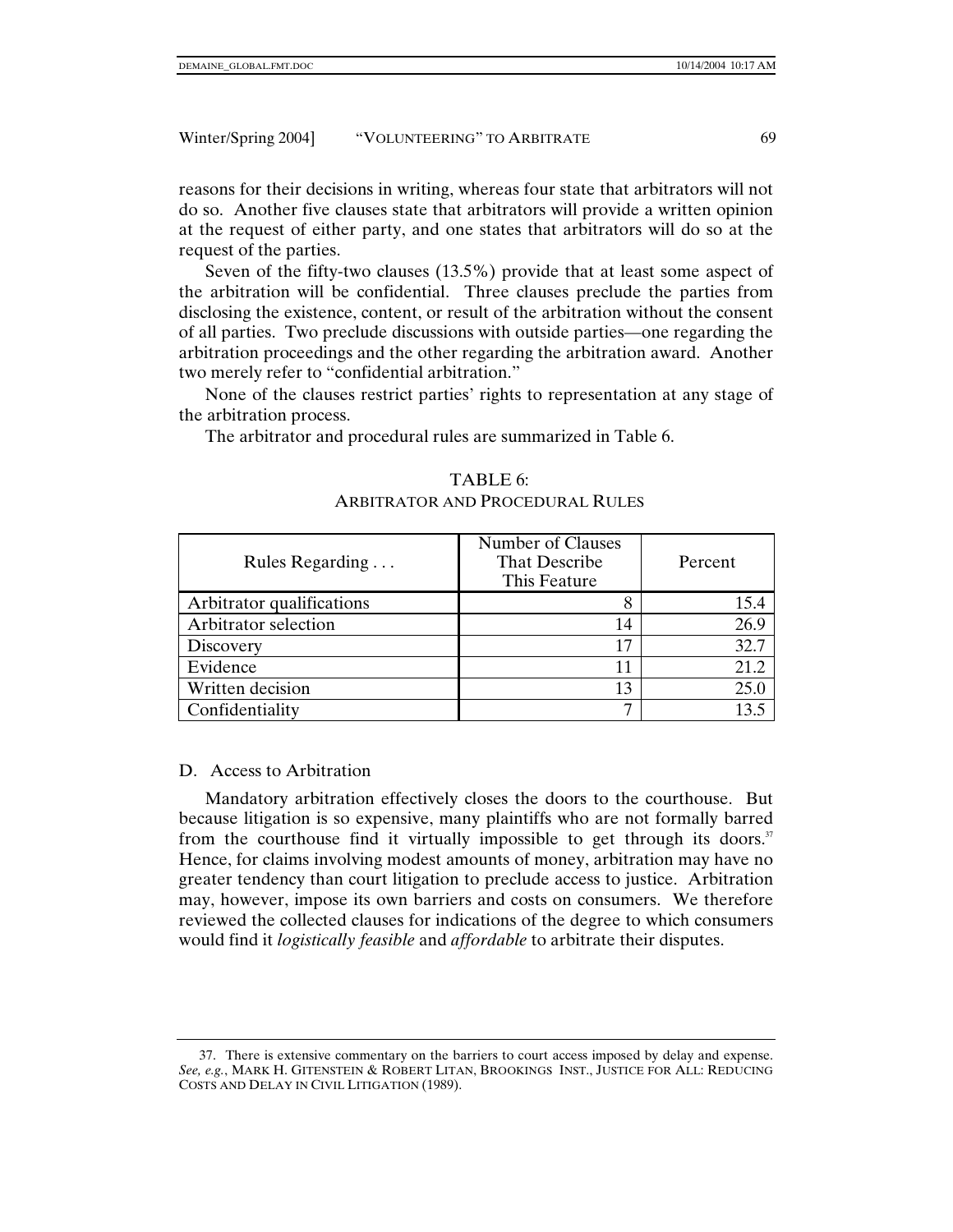#### 1. Initiation of Arbitration

All fifty-two clauses allow either the consumer or the business to initiate arbitration proceedings.

#### 2. Location of Hearings

Twenty-six of the clauses (50.0%) specify where the arbitration hearings would be held. In all but three cases, that location was near the consumer's residence or where the consumer receives service. Two of the exceptions were on-line businesses: one states that California Joe would have to go to Seattle, Washington, to arbitrate his case; the other would send him to Baltimore, Maryland. The other exception was a tour operator that requires that the arbitration take place in San Diego, California.

#### 3. Fees and Other Expenses

Thirty of the fifty-two clauses (57.7%) specify, to some extent, how the expenses of arbitration would be divided between the parties. These clauses offer a plethora of allocation rules. The most common overarching rule (found in thirteen of the thirty clauses that mention expenses) is that the parties will divide the expenses of arbitration equally.<sup>38</sup> Two additional clauses state that the losing party will be responsible for all expenses of the prevailing party, and another states the same but makes responsibility conditional on the arbitrators' deeming that such an award would not cause a substantial injustice. One clause mentions only that the non-fee portions of the arbitration expenses will be borne equally between the parties. The thirteen remaining clauses that address expenses refer to arbitration fees only. Three of these provide that the party initiating the arbitration will pay the filing fee, and one provides that the party initiating the arbitration will pay all arbitration fees. Two state that the arbitrator will decide who is responsible for the arbitration fees. Four clauses provide for the possibility of some reimbursement of fees by the business to the consumer after the arbitration. One states that the prevailing party may recover the arbitration fees from the losing party, and another implies this by limiting the consumer's liability to the amount of fees that would have been paid in court. The remaining clause limits the consumer's liability for arbitration fees to \$25 for claims of less than \$1,000.

Twelve clauses (23.1%) make some provision for aiding consumers who request assistance in paying filing, administrative, and hearing fees. Seven of these clauses state that the business will advance, or consider advancing, all or some portion of the fees, to be reimbursed after the arbitration. Two clauses state that the business will pay all or a portion of the fees and arbitrator expenses in cases of extreme financial hardship (presumably with the business deciding what constitutes "extreme financial hardship"). Three clauses state that the business will pay at least some portion of the consumer's expenses.

 <sup>38.</sup> One of these allows arbitrator discretion, stating that the costs of arbitration will be split equally between the parties unless the arbitrator allocates them differently.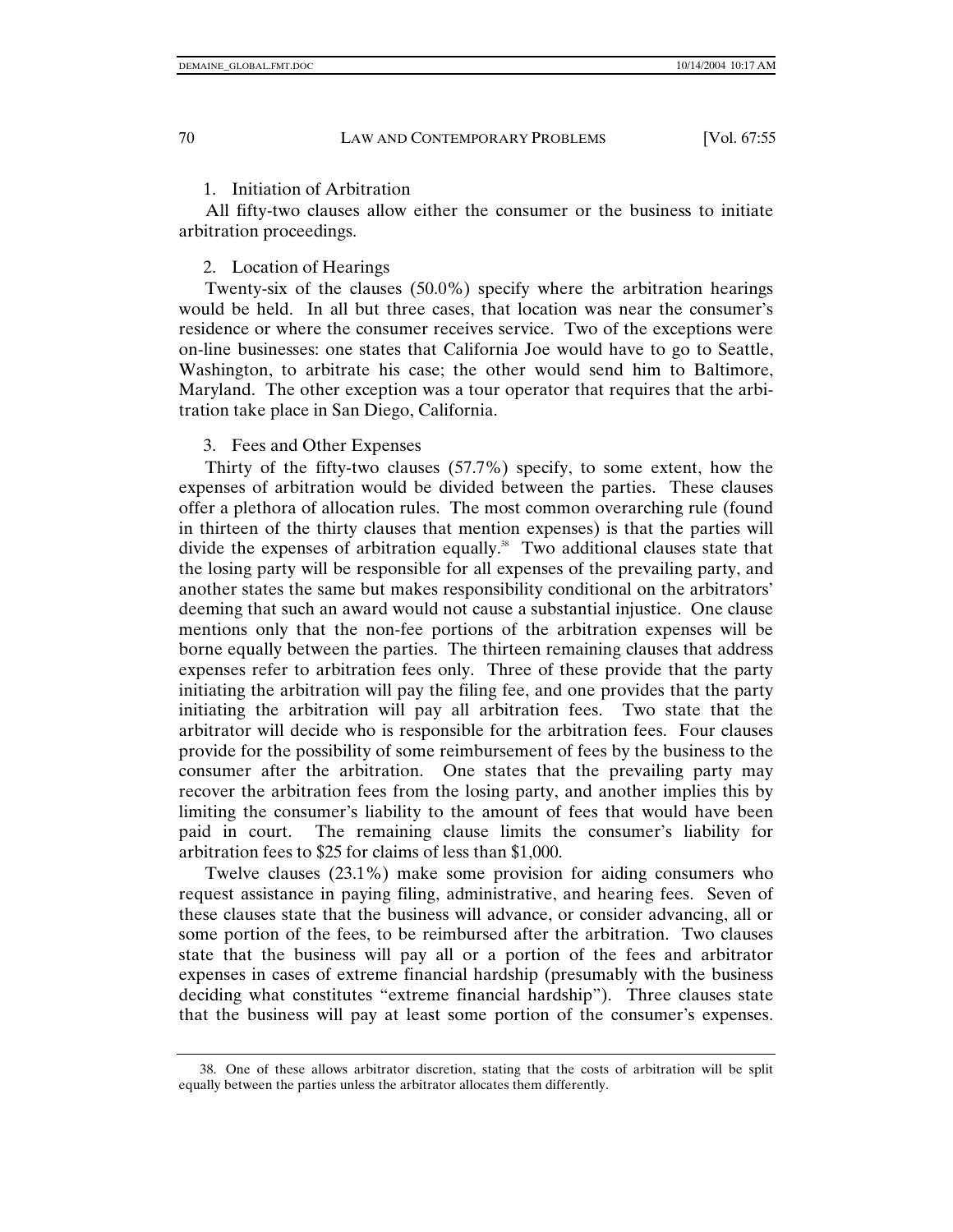One of these provides for the business to pay up to \$250 toward the filing, administrative, and hearing fees once the consumer has paid the first \$50 of the filing fee. Another states that the business will pay all provider fees, up to \$2,500, for claims asserted by the consumer, after the consumer has paid an amount equivalent to the filing fee for such claims in the court in the consumer's judicial district. Beyond \$2,500, the business will consider paying additional provider fees, and if it does not approve the consumer's request, and the consumer prevails, the business will reimburse the consumer for the additional fees. The final clause states that the business will pay the portion of the filing fee that exceeds \$50 and any administrative and hearing fees on any claim submitted by the consumer—up to a maximum of \$1,500—and will consider paying any additional provider fees.

The expense provisions are summarized in Table 7.

#### TABLE 7:

#### ARBITRATION EXPENSES MENTIONED IN CLAUSE

|                                             | Number of | Percentage |
|---------------------------------------------|-----------|------------|
|                                             | Clauses   |            |
| Mention of expenses                         | 30        | 57.7       |
| All expenses                                | 16        | 30.8       |
| Divided equally, with arbitrator discretion | 13        | 25.0       |
| Loser pays                                  | 3         | 5.8        |
| Partial expenses                            | 14        | 26.9       |
| Non-fee expenses divided equally            |           | 1.9        |
| Initiator pays filing fee                   |           | 5.8        |
| Initiator pays all arbitration fees         |           | 1.9        |
| Arbitrator decides fee allocation           |           | 3.8        |
| Provision for some consumer reimbursement   |           | 7.7        |
| of fees                                     |           |            |
| Loser pays some or all fees                 |           | 3.8        |
| Cap consumer's portion of fees              |           | 1.9        |
| Provide for indigency                       | 12        | 23.1       |
| No mention of expenses                      | 22        | 42.3       |

#### E. Remedies

#### 1. Limitations on Damages

Four of the fifty-two clauses (7.7%) explicitly limit consumers' substantive rights by placing limits on damages. A health provider's contract states that if the damages claimed by the consumer are less than \$200,000, the arbitrator will have no jurisdiction to award more than that. A clause in a tour operator's contract provides that under no circumstances will the business be liable to any trip participant for more than \$500. An auto insurer's contract states that no non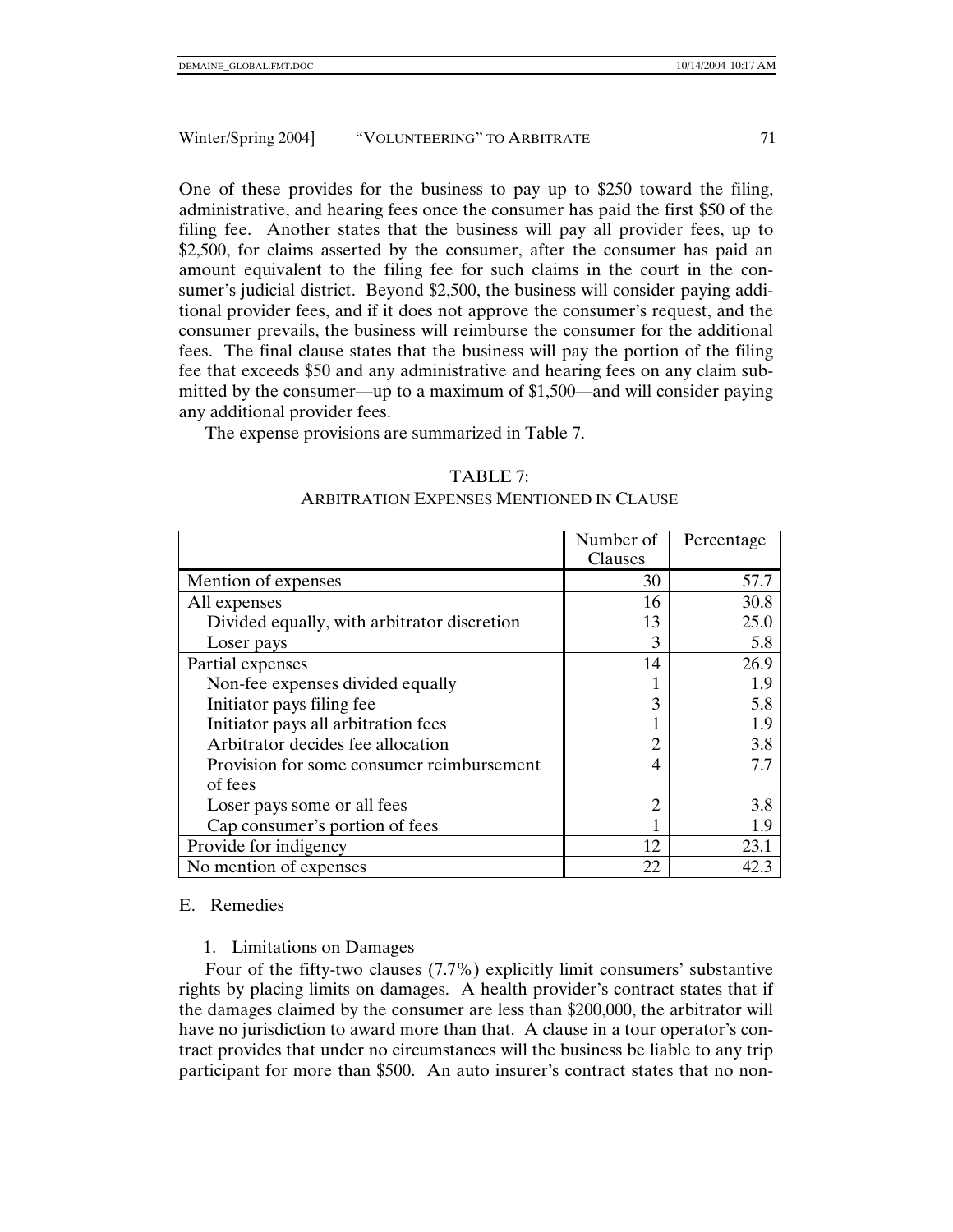economic or punitive damages will be awarded. And another auto insurer's contract states that arbitrators may not award damages in excess of the coverage limits.

#### 2. Availability of Review

Twenty-one of the clauses (40.4%) explicitly state that arbitrators' decisions may not be challenged in court.<sup>39</sup> Another nineteen clauses  $(36.5\%)$  merely refer to arbitration awards as "final" or "binding," or to the arbitration itself as "binding." The remaining twelve clauses (23.1%) omit any reference to the finality of the arbitration.

Generally, no opportunity for review or appeal is provided for within the arbitration process. However, five of the credit card clauses provide that, in the event of an award greater than \$100,000, either party may appeal to a panel of three arbitrators, who will hear the dispute de novo.

#### IV

#### **CONCLUSION**

Critics of arbitration pursuant to predispute contracts between consumers and businesses have questioned whether arbitration provides the same substantive remedies and procedural protections as would be accorded by a court.<sup>40</sup> The consumer arbitration clauses we reviewed offer mixed evidence with regard to these concerns.

Few of the fifty-two clauses reflect the type of egregious self-dealing that has been identified in publicized cases. Most of the clauses appear in many respects to put consumers on equal terms with the businesses that drafted them, a key feature if businesses are to defend successfully against claims of unconscionability. Arbitration is available at either party's request and is held (almost always) at a location convenient to the consumer and the business. Either party may be represented by counsel. Either party may pursue specified means of provisional relief. When small claims and other types of actions are exempted from arbitration, they are exempted (almost always) for both the consumer and the business. Discovery is limited for both parties, and the rules of evidence are relaxed for both parties. Expenses often are split equally between consumers and businesses. The vast majority of clauses place no limits on substantive remedies. And the arbitrator's decision is equally binding on both parties. These terms suggest *prima facie* that businesses are placing consumers on equal footing with themselves in resolving any future disputes.

A closer look at the clauses sampled, however, suggests that there are grounds for concern. For example, if consumers challenge business practices, limitations on discovery will disadvantage them more than the businesses, as the

 <sup>39.</sup> Four of these refer to possible exceptions under the Federal Arbitration Act and state law, without explaining what those exceptions might be.

<sup>40</sup>*. See, e.g.*, Jean R. Sternlight, *Panacea or Corporate Tool?: Debunking the Supreme Court's Preference for Binding Arbitration*, 74 WASH. U. L.Q. 637, 638 (1996).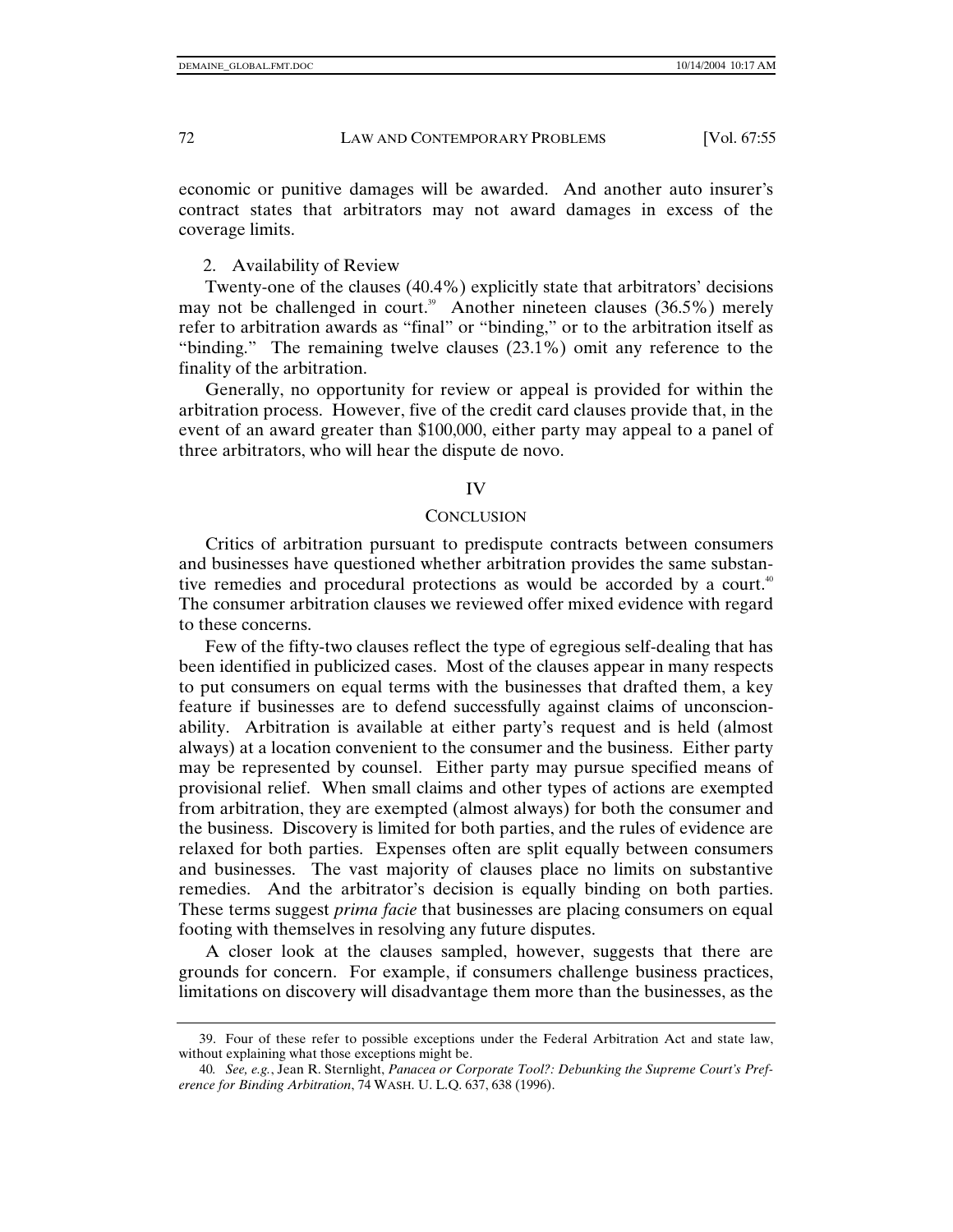businesses will hold most of the relevant information. If filing, administrative, and hearing fees add significantly to transaction costs, this burden will fall disproportionately on the (ordinarily less financially able) consumer, even when such fees are split equally. Class actions, which are almost exclusively used by consumers against businesses, are often precluded.41 The nature of the interim relief provided for is more suited to the business than the consumer. And the types of claims exempted from arbitration tend to be those brought by businesses against consumers. In sum, the appearance of a level playing field between the parties may be deceptive.

Moreover, this study provides little basis for believing that consumers are making informed decisions when they "agree" to arbitrate in predispute arbitration clauses. More than a third of the clauses obtained fail to inform consumers that they are waiving their right to litigate disputes in court. A fifth of the clauses do not explicitly state that the outcome of arbitration is final and binding. More than a third do not provide consumers with any information regarding the expenses they should expect to incur in an arbitration proceeding. Many clauses are silent on key aspects of arbitration, such as arbitrator qualifications and selection or the rules of discovery and evidence. And almost a third of clauses fail to state what organization will provide the arbitration. Moreover, to be fully informed of the features of the arbitration to which they are "agreeing," consumers would need to review the applicable provider rules, a daunting task (made impossible when the arbitration provider is not named in the clause).

The Supreme Court has stated that arbitration "is a matter of consent, not coercion, and parties are generally free to structure their arbitration agreements as they see fit."42 This view is not supported by the results of the present study. Given the lack of information available to consumers in predispute arbitration clauses, and the difficulty of obtaining and deciphering these clauses, it is likely that most consumers only become aware of what rights they retain and what

 <sup>41.</sup> The concern with class action preclusion is illustrated in *Szetela v. Discover Bank*, 118 Cal. Rptr. 2d 862, 867 (Ct. App. 2002). According to the California Court of Appeals,

Although styled as a mutual prohibition on representative or class actions, it is difficult to envision the circumstances under which [a class action preclusion] provision might negatively impact [the business], because credit card companies typically do not sue their customers in class action lawsuits. This provision is clearly meant to prevent customers, such as Szetela and those he seeks to represent, from seeking redress for relatively small amounts of money, such as the \$29 sought by Szetela. Fully aware that few customers will go to the time and trouble of suing in small claims court, Discover has instead sought to create for itself virtual immunity from class or representative actions despite their potential merit, while suffering no similar detriment to its own rights.

*Id.* This excerpt also conveys the more general concern that terms that appear facially neutral, avoiding claims of unconscionability, may, in reality, gravely disadvantage the consumer.

Class action preclusion also occurs in provider rules. The NAF, for example, has marketed its services to businesses as a means of eliminating class actions and improving businesses' bottom lines. *See* Caroline E. Mayer, *Hidden in Fine Print: 'You Can't Sue Us"; Arbitration Clauses Block Consumers from Taking Companies to Court*, WASH. POST, May 22, 1999, at A1.

 <sup>42.</sup> Volt Info. Sciences, Inc. v. Bd. of Trs. of Leland Stanford Junior Univ., 489 U.S. 468, 479 (1989).